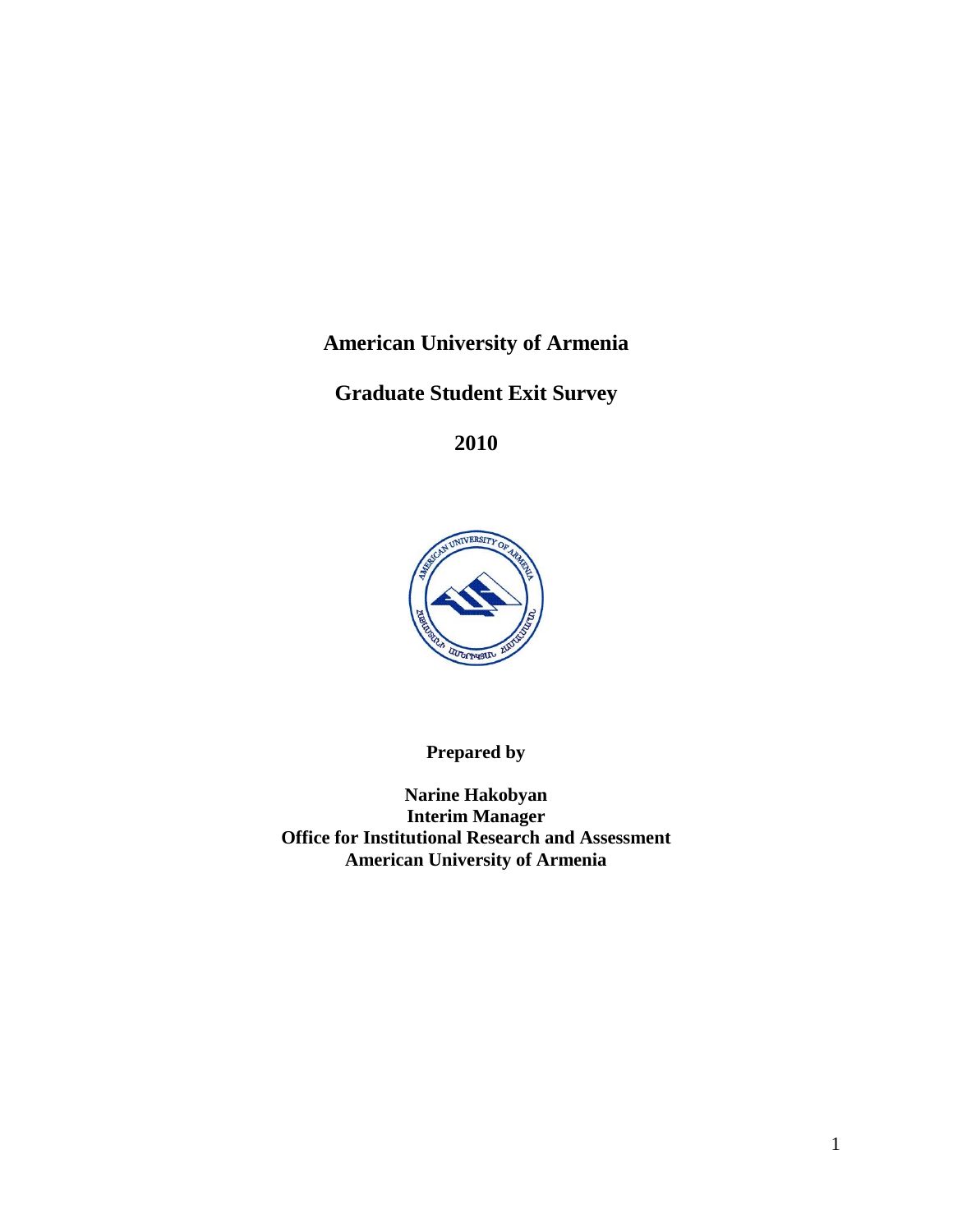#### Introduction

During May-June 2010, the American University of Armenia conducted its annual Universitywide Graduate Student Exit Survey. The survey was carried out by the AUA Office of Institutional Research (IRO) with the support of the Provost and Vice President and the academic departments.

The major objectives of the survey were to obtain information from students on the degree of student satisfaction with AUA graduate programs and to identify areas where improvements may be necessary.

This report describes the methodology used for the survey and presents the findings in tables. At the end of this report, an Addendum is attached that includes tables with data from five years of Exit Surveys, 2006 through 2010.

#### Methodology

#### *Instrument Design and Timeline*

The instrument includes questions on academic program and curriculum evaluation, educational experiences, and general satisfaction with academic program and University services to students. Demographic questions were asked for analysis purposes. Students were informed about the anonymity of their responses in an accompanying cover letter that provided instructions on how to complete the questionnaire.

Survey questionnaires were distributed on May 21, 2010, and survey responses were collected through June 13, 2010.

#### *Sample, Response Rate, Procedures*

The 2010 Graduate Student Exit Survey questionnaire was sent to 45 graduating second-year students. The survey population included 13 students from the College of Engineering (CoE), 11 students from the Department of English Programs (DEP), and 21 students from the Department of Law (LAW).

In order to obtain an adequate response rate, the following procedures were followed:

- A letter from the Institutional Research Office was sent to each graduating student with a request to complete the survey and an explanation of its importance.
- Self-administered questionnaires together with instructions were distributed by each academic program. A special box for collecting completed questionnaires was placed in each departmental office to assure the anonymity of responses.
- A reminder email message was sent by the IRO.

A total of 44 of 45 graduating students participated in the survey, which comprises a response rate of 97.7 percent.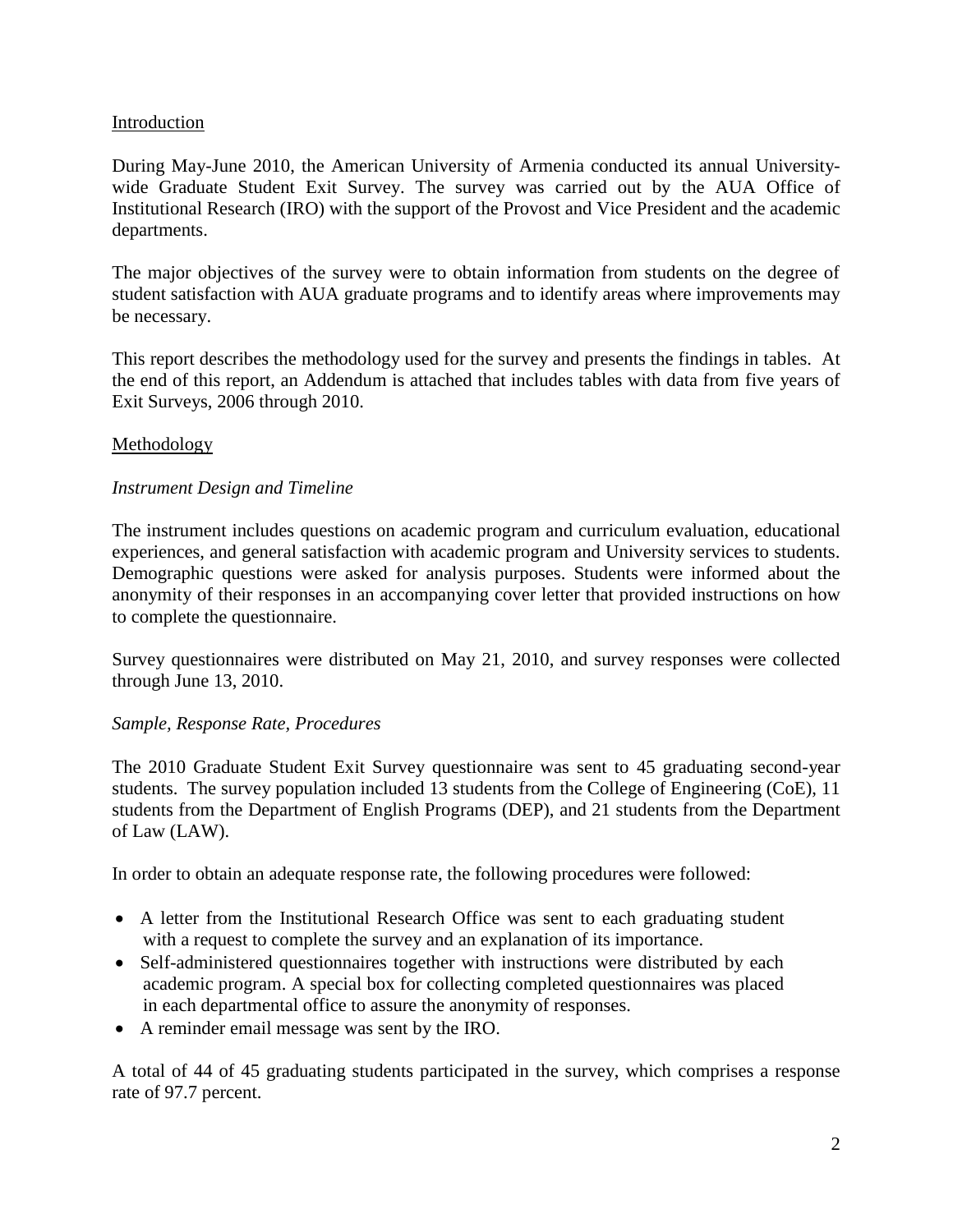Upon completion of data collection, data was entered into an SPSS file and statistical analyses such as frequencies, cross-tabulations, and mean averages of the responses were performed.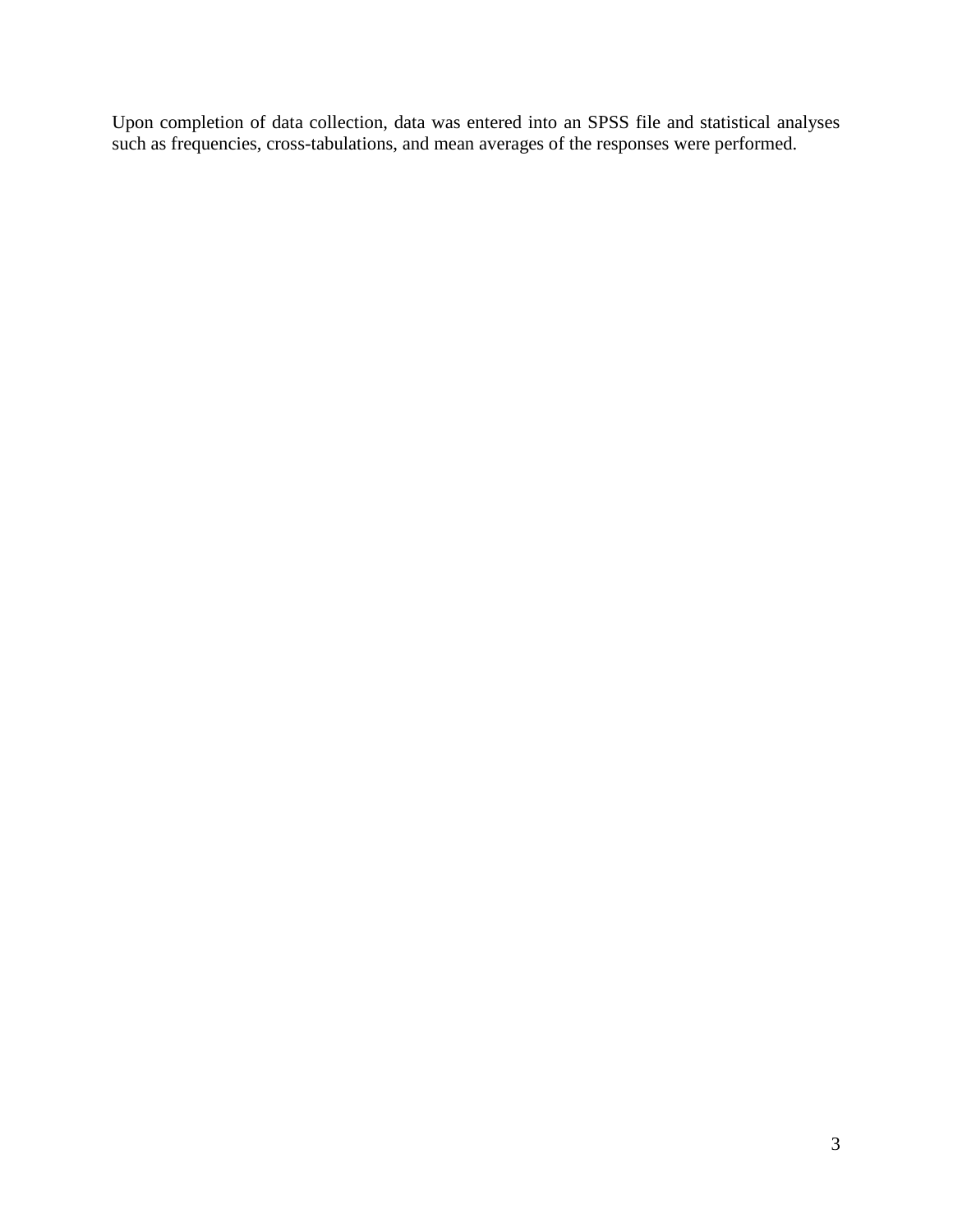## **RESPONSE RATES AND BACKGROUND PROFILES**

| Table 1a: Distribution of respondents by degree                   |                  |                |  |  |  |
|-------------------------------------------------------------------|------------------|----------------|--|--|--|
|                                                                   | <b>Frequency</b> | <b>Percent</b> |  |  |  |
| Master of Laws (LL.M.)                                            | 21               | 47.7           |  |  |  |
| Master of Science in Computer and Information<br>Science (MS CIS) | 13               | 29.5           |  |  |  |
| Master in Teaching English as Foreign Language<br>(MA TEFL)       | 10               | 22.7           |  |  |  |
| <b>TOTAL</b>                                                      | 44               | 100.0          |  |  |  |

| Table 1b: Response rate by academic program                       |                                       |                          |                |  |  |  |
|-------------------------------------------------------------------|---------------------------------------|--------------------------|----------------|--|--|--|
|                                                                   | <b>Total</b><br>number of<br>students | Number of<br>respondents | <b>Percent</b> |  |  |  |
| Master of Laws (LL.M.)                                            | 21                                    | 21                       | 100.0%         |  |  |  |
| Master of Science in Computer and<br>Information Science (MS CIS) | 13                                    | 13                       | 100.0%         |  |  |  |
| Master in Teaching English as Foreign<br>Language (MA TEFL)       | 11                                    | 10                       | 90.9%          |  |  |  |
| <b>TOTAL</b>                                                      | 45                                    | 44                       | 97.8%          |  |  |  |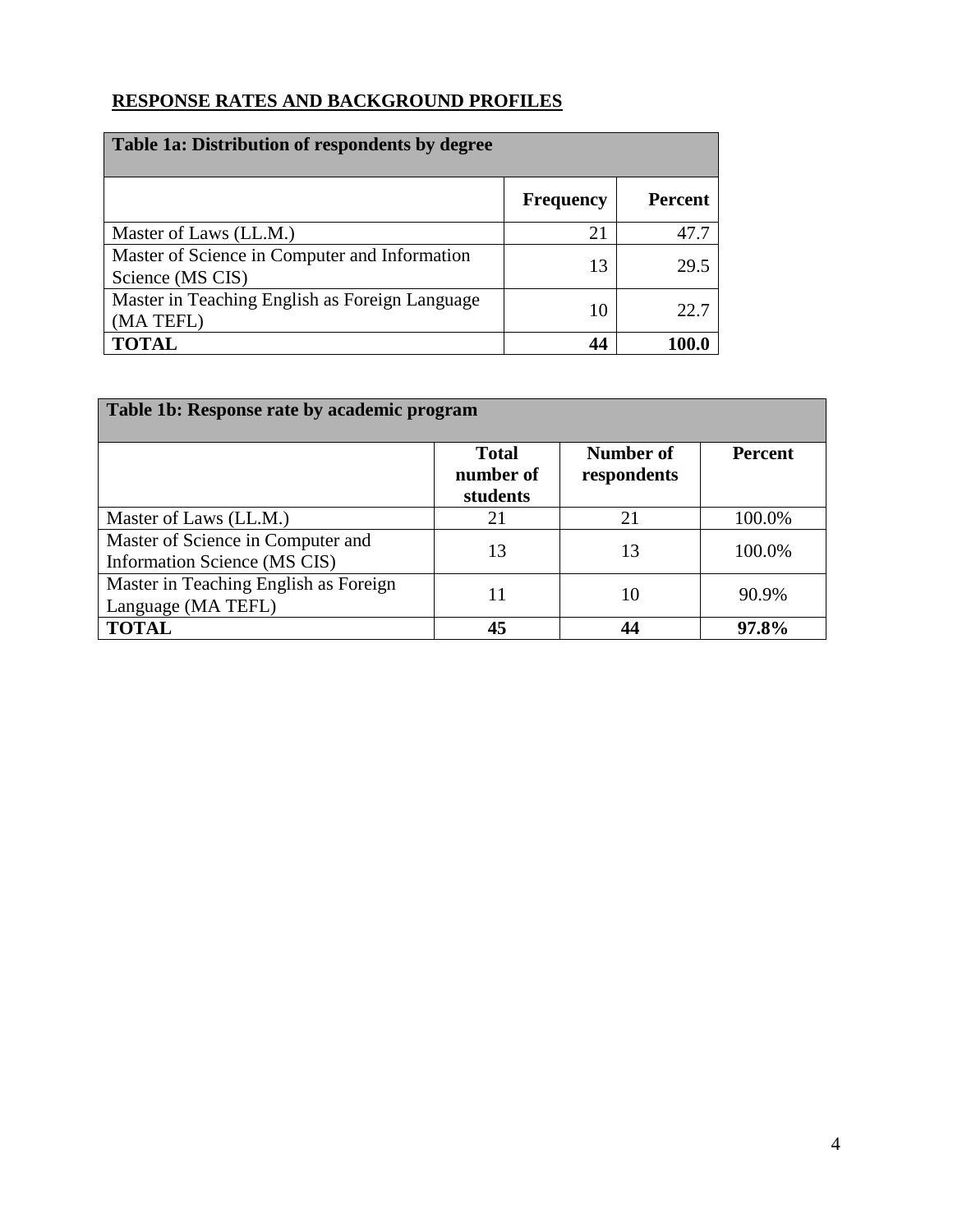| Table 2: Distribution by gender |                       |                                   |                       |  |  |
|---------------------------------|-----------------------|-----------------------------------|-----------------------|--|--|
|                                 | Number of<br>students | <b>Response</b><br>rate frequency | Response rate percent |  |  |
| Female                          | 31                    | 30                                | 96.8                  |  |  |
| Male                            | 14                    | 14                                | .00.0                 |  |  |
| <b>TOTAL</b>                    | 45                    | 44                                |                       |  |  |

| Table 3: What was your employment status during most of your graduate education? |                  |                |                                |                                     |  |
|----------------------------------------------------------------------------------|------------------|----------------|--------------------------------|-------------------------------------|--|
|                                                                                  | <b>Frequency</b> | <b>Percent</b> | <b>Valid</b><br><b>Percent</b> | <b>Cumulative</b><br><b>Percent</b> |  |
| Full time job                                                                    | 15               | 34.1           | 34.9                           | 34.9                                |  |
| Part time job                                                                    | 10               | 22.7           | 23.3                           | 58.2                                |  |
| Worked occasionally                                                              | 9                | 20.5           | 20.9                           | 79.1                                |  |
| Did not work                                                                     | 9                | 20.5           | 20.9                           | 100.0                               |  |
| Missing values                                                                   |                  | 2.3            | 100.0                          |                                     |  |
| <b>TOTAL</b>                                                                     | 44               | 100.0          |                                |                                     |  |

| Table 4: Do you or your family own a personal desktop or notebook<br>computer that you use for AUA work? |                   |       |      |  |  |  |  |  |
|----------------------------------------------------------------------------------------------------------|-------------------|-------|------|--|--|--|--|--|
| Percent<br>Valid percent<br><b>Frequency</b>                                                             |                   |       |      |  |  |  |  |  |
| Yes                                                                                                      | 30                | 68.2  | 75.0 |  |  |  |  |  |
| N <sub>o</sub>                                                                                           | 10                | 22.7  | 25.0 |  |  |  |  |  |
| Missing values                                                                                           | 100.0<br>4<br>9.1 |       |      |  |  |  |  |  |
| <b>Total</b>                                                                                             | 44                | 100.0 |      |  |  |  |  |  |

| Table 5: Where did you learn English before being admitted to AUA?<br>(Multiple responses permitted) |                  |                                  |  |  |  |
|------------------------------------------------------------------------------------------------------|------------------|----------------------------------|--|--|--|
|                                                                                                      | <b>Frequency</b> | <b>Percent</b><br>(out of $44$ ) |  |  |  |
| School                                                                                               | 33               | 75.0                             |  |  |  |
| University                                                                                           | 23               | 52.3                             |  |  |  |
| Private tutoring                                                                                     | 23               | 52.3                             |  |  |  |
| <b>AUA</b> Extension Program                                                                         | 8                | 18.2                             |  |  |  |
| <b>AUA Department of English Programs</b>                                                            | 5                | 11.4                             |  |  |  |
| Studied myself                                                                                       | 4                | 9.1                              |  |  |  |
| Study abroad                                                                                         | 4                | 9.1                              |  |  |  |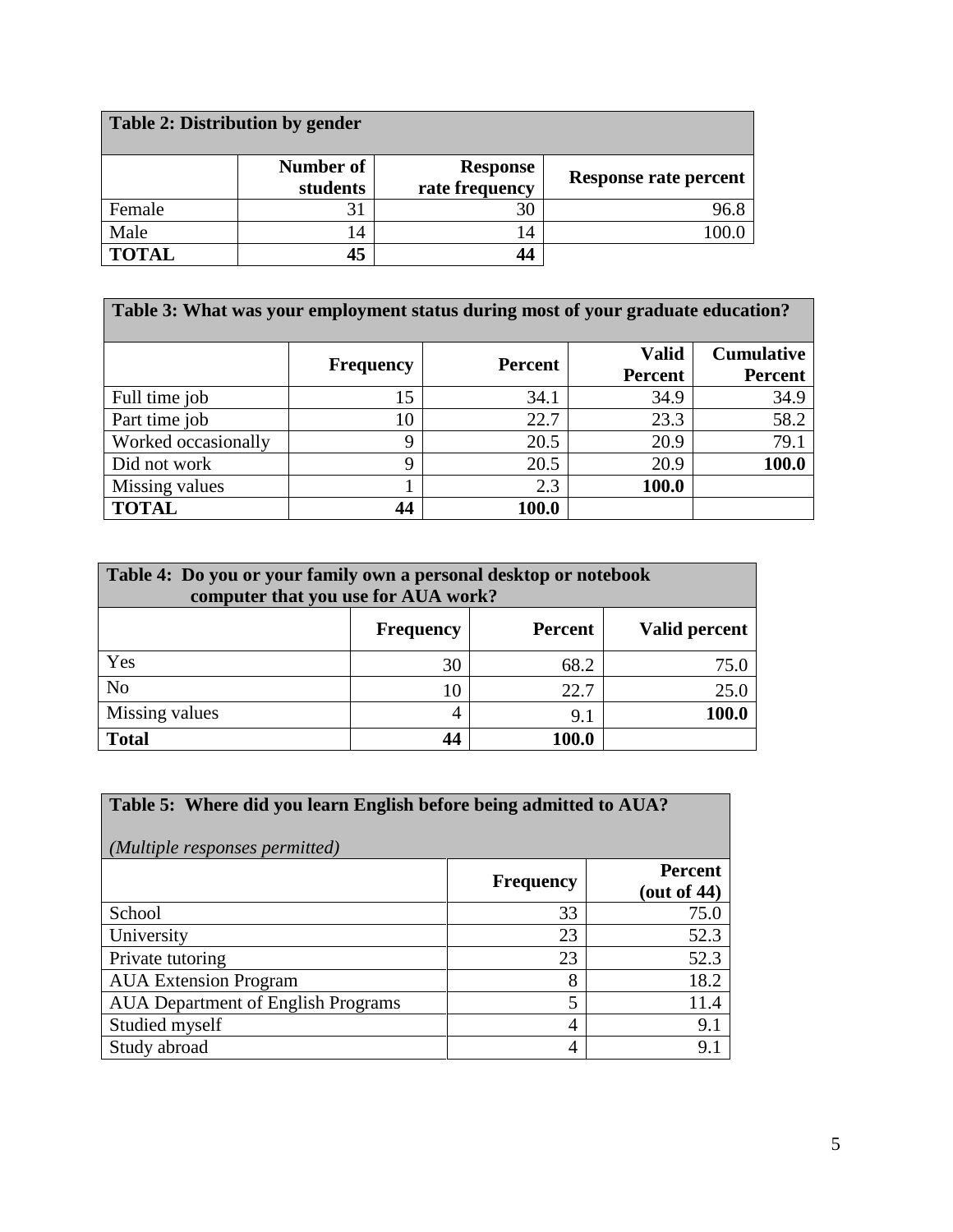| Table 6: Which choice was AUA? |                  |                   |                |                |  |  |
|--------------------------------|------------------|-------------------|----------------|----------------|--|--|
|                                | <b>Valid</b>     | <b>Cumulative</b> |                |                |  |  |
|                                | <b>Frequency</b> | <b>Percent</b>    | <b>Percent</b> | <b>Percent</b> |  |  |
| First choice                   | 37               | 84.1              | 86.0           | 86.0           |  |  |
| Second choice                  | 5                | 11.4              | 11.6           | 97.7           |  |  |
| Third choice or lower          |                  | 2.3               | 2.3            | 100.0          |  |  |
| Missing values                 |                  | 2.3               | 100.0          |                |  |  |
| <b>TOTAL</b>                   | 44               | 100.0             |                |                |  |  |

## **SATISFACTION WITH THE ACADEMIC PROGRAM**

| Table 7: Overall and in general, how would you rate your experience in<br>your program? |                                                                                                             |      |       |       |  |  |  |
|-----------------------------------------------------------------------------------------|-------------------------------------------------------------------------------------------------------------|------|-------|-------|--|--|--|
|                                                                                         | <b>Cumulative</b><br><b>Valid</b><br><b>Percent</b><br><b>Frequency</b><br><b>Percent</b><br><b>Percent</b> |      |       |       |  |  |  |
| Excellent                                                                               | $\overline{5}$                                                                                              | 11.4 | 11.6  | 11.6  |  |  |  |
| <b>Very Good</b>                                                                        | 25                                                                                                          | 56.8 | 58.1  | 69.8  |  |  |  |
| Satisfactory                                                                            | 13                                                                                                          | 29.5 | 30.2  | 100.0 |  |  |  |
| Unsatisfactory                                                                          | 0                                                                                                           | 0.0  | 0.0   |       |  |  |  |
| Very poor                                                                               | 0                                                                                                           | 0.0  | 0.0   |       |  |  |  |
| Missing values                                                                          |                                                                                                             | 2.3  | 100.0 |       |  |  |  |
| <b>TOTAL</b><br>44<br>100.0                                                             |                                                                                                             |      |       |       |  |  |  |
| Mean= 2.19 (1=excellent and 5=very poor; missing values excluded)                       |                                                                                                             |      |       |       |  |  |  |

| Table 8a: The sequence of courses was appropriate    |                  |                |                                     |  |  |  |
|------------------------------------------------------|------------------|----------------|-------------------------------------|--|--|--|
|                                                      | <b>Frequency</b> | <b>Percent</b> | <b>Cumulative</b><br><b>Percent</b> |  |  |  |
| Strongly agree                                       | 6                | 13.6           | 13.6                                |  |  |  |
| Agree                                                | 26               | 59.1           | 72.7                                |  |  |  |
| Neither agree nor disagree                           | 9                | 20.5           | 93.2                                |  |  |  |
| Disagree                                             | $\overline{2}$   | 4.5            | 97.7                                |  |  |  |
| Strongly disagree                                    |                  | 2.3            | 100.0                               |  |  |  |
| <b>TOTAL</b>                                         | 44               | 100.0          |                                     |  |  |  |
| Mean=2.23 (1=strongly agree and 5=strongly disagree) |                  |                |                                     |  |  |  |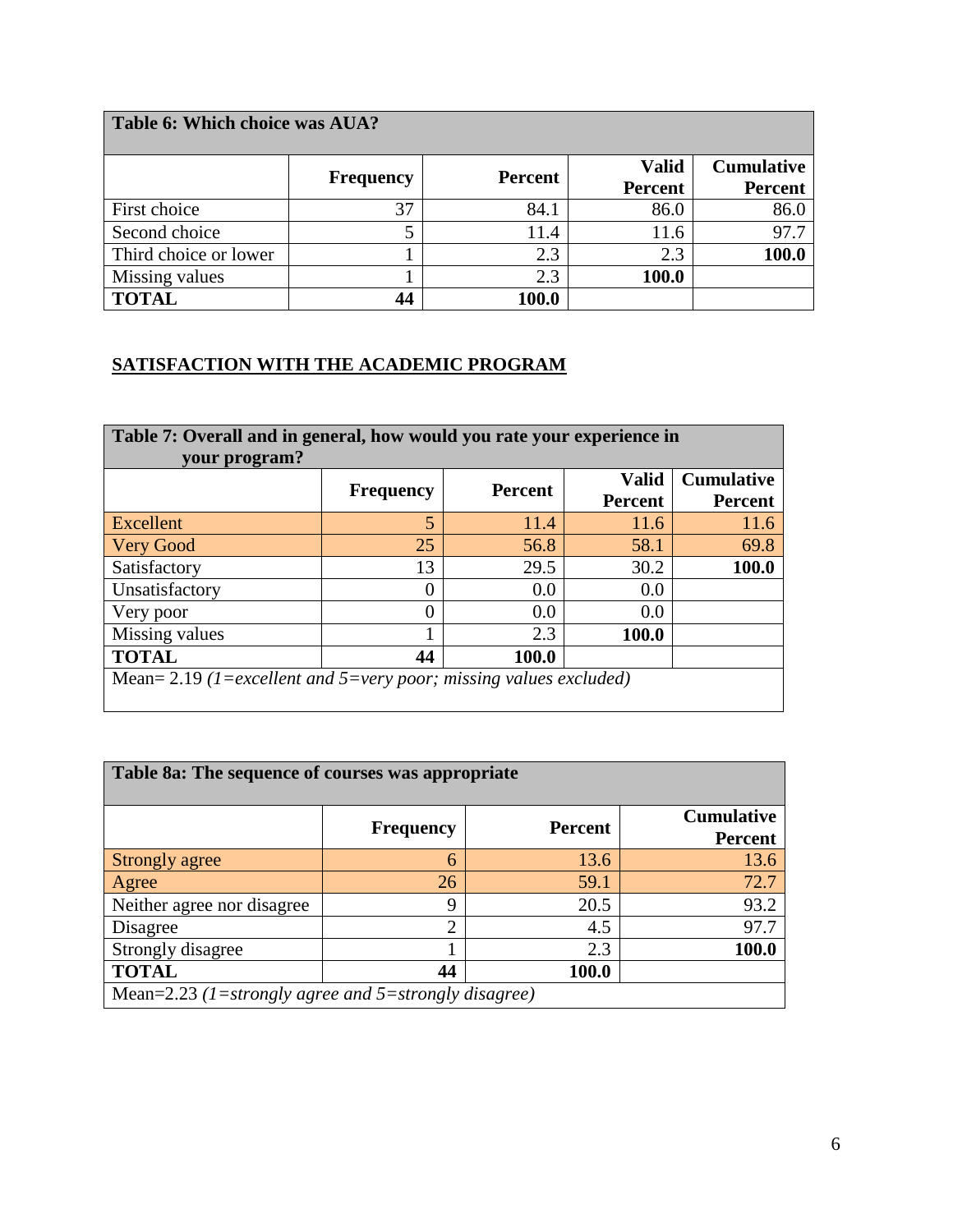| Table 8b: Academic policies and procedures were communicated adequately |                  |                |                                     |  |  |  |  |
|-------------------------------------------------------------------------|------------------|----------------|-------------------------------------|--|--|--|--|
|                                                                         | <b>Frequency</b> | <b>Percent</b> | <b>Cumulative</b><br><b>Percent</b> |  |  |  |  |
| Strongly agree                                                          | 7                | 15.9           | 15.9                                |  |  |  |  |
| Agree                                                                   | 26               | 59.1           | 75.0                                |  |  |  |  |
| Neither agree nor disagree                                              | $\mathcal{I}$    | 15.9           | 90.9                                |  |  |  |  |
| Disagree                                                                | 4                | 9.1            | 100.0                               |  |  |  |  |
| Strongly disagree                                                       | 0                | 0.0            |                                     |  |  |  |  |
| <b>TOTAL</b><br>44<br>100.0                                             |                  |                |                                     |  |  |  |  |
| Mean=2.18 (1=strongly agree and 5=strongly disagree)                    |                  |                |                                     |  |  |  |  |

| Table 8c: Information about degree requirements was communicated adequately   |                  |                |                                |                                     |  |
|-------------------------------------------------------------------------------|------------------|----------------|--------------------------------|-------------------------------------|--|
|                                                                               | <b>Frequency</b> | <b>Percent</b> | <b>Valid</b><br><b>Percent</b> | <b>Cumulative</b><br><b>Percent</b> |  |
| Strongly agree                                                                | 8                | 18.2           | 19.0                           | 19.0                                |  |
| Agree                                                                         | 26               | 59.1           | 61.9                           | 81.0                                |  |
| Neither agree nor disagree                                                    | 6                | 13.6           | 14.3                           | 95.2                                |  |
| Disagree                                                                      | $\overline{2}$   | 4.5            | 4.8                            | 100.0                               |  |
| Strongly disagree                                                             | 0                | 0.0            | 0.0                            |                                     |  |
| Missing values                                                                | $\overline{2}$   | 4.5            | 100.0                          |                                     |  |
| <b>TOTAL</b>                                                                  | 44               | 100.0          |                                |                                     |  |
| Mean=2.05 (1=strongly agree and 5=strongly disagree; missing values excluded) |                  |                |                                |                                     |  |

| Table 8d: On the whole, faculty members were well qualified to teach their courses |                  |                |                                |                                     |  |  |  |
|------------------------------------------------------------------------------------|------------------|----------------|--------------------------------|-------------------------------------|--|--|--|
|                                                                                    | <b>Frequency</b> | <b>Percent</b> | <b>Valid</b><br><b>Percent</b> | <b>Cumulative</b><br><b>Percent</b> |  |  |  |
| Strongly agree                                                                     | 9                | 20.5           | 20.9                           | 20.9                                |  |  |  |
| Agree                                                                              | 20               | 45.5           | 46.5                           | 67.4                                |  |  |  |
| Neither agree nor disagree                                                         | 9                | 20.5           | 20.9                           | 88.4                                |  |  |  |
| Disagree                                                                           | 5                | 11.4           | 11.6                           | 100.0                               |  |  |  |
| Strongly disagree                                                                  | $\Omega$         | 0.0            | 0.0                            |                                     |  |  |  |
| Missing values                                                                     |                  | 2.3            | 100.0                          |                                     |  |  |  |
| <b>TOTAL</b><br>100.0<br>44                                                        |                  |                |                                |                                     |  |  |  |
| Mean=2.23 (1=strongly agree and 5=strongly disagree; missing values excluded)      |                  |                |                                |                                     |  |  |  |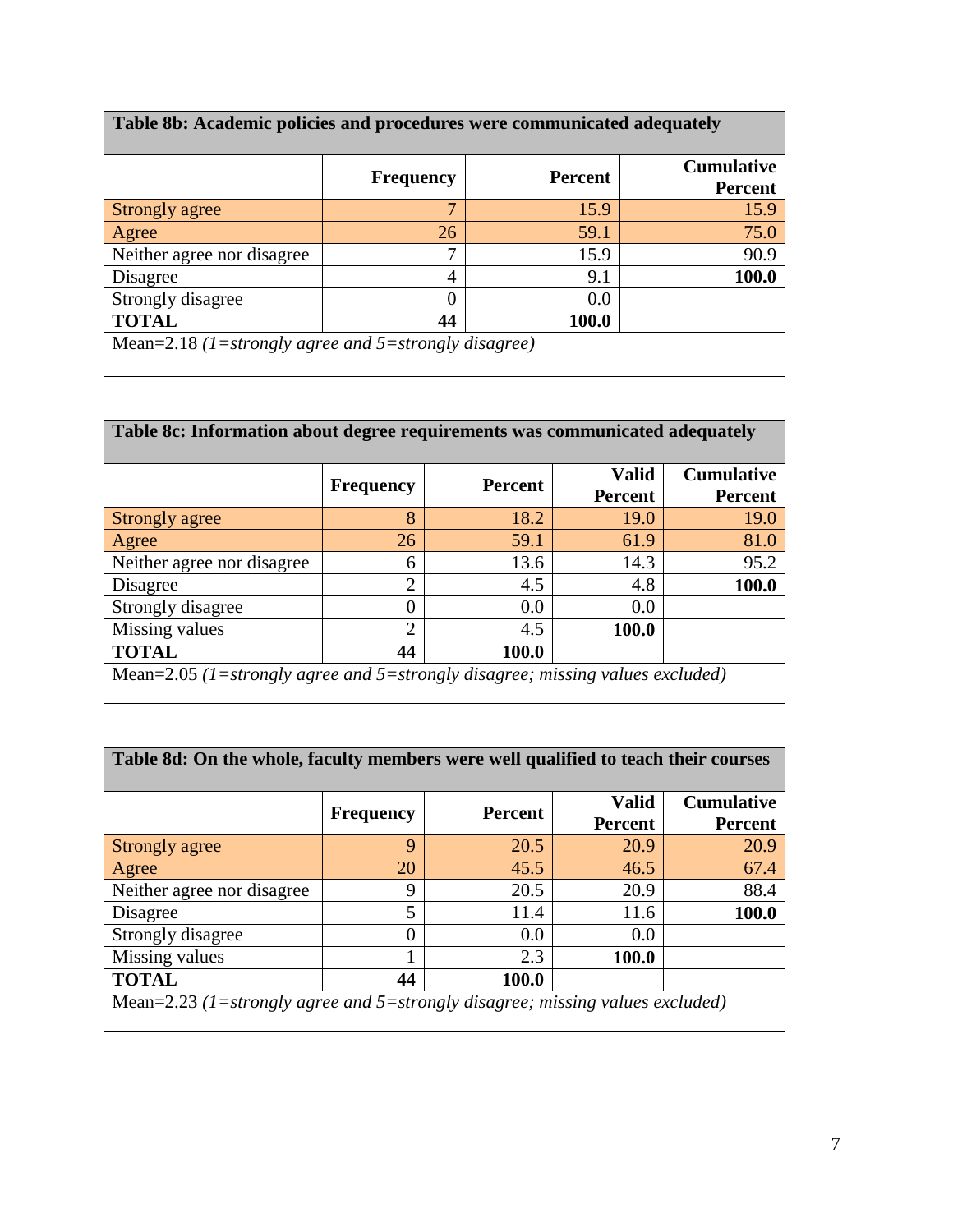|                            | <b>Percent</b><br><b>Frequency</b> | <b>Valid</b> |                | <b>Cumulative</b> |
|----------------------------|------------------------------------|--------------|----------------|-------------------|
|                            |                                    |              | <b>Percent</b> | <b>Percent</b>    |
| Strongly agree             | 10                                 | 22.7         | 23.3           | 23.3              |
| Agree                      | 21                                 | 47.7         | 48.8           | 72.1              |
| Neither agree nor disagree | 11                                 | 25.0         | 25.6           | 97.7              |
| Disagree                   |                                    | 0.0          | 0.0            | <b>100.0</b>      |
| Strongly disagree          |                                    | 2.3          | 2.3            |                   |
| Missing values             |                                    | 2.3          | 100.0          |                   |
| <b>TOTAL</b>               | 44                                 | 100.0        |                |                   |

 $\mathbf{r}$ 

| Table 8f: In general, the courses I took were well taught |                  |                |                                     |  |  |
|-----------------------------------------------------------|------------------|----------------|-------------------------------------|--|--|
|                                                           | <b>Frequency</b> | <b>Percent</b> | <b>Cumulative</b><br><b>Percent</b> |  |  |
| Strongly agree                                            | 10               | 22.7           | 22.7                                |  |  |
| <b>Agree</b>                                              | 23               | 52.3           | 75.0                                |  |  |
| Neither agree nor disagree                                | 9                | 20.5           | 95.5                                |  |  |
| Disagree                                                  | ↑                | 4.5            | 100.0                               |  |  |
| Strongly disagree                                         | 0                | 0.0            |                                     |  |  |
| <b>TOTAL</b>                                              | 44               | 100.0          |                                     |  |  |
| Mean=2.07 (1=strongly agree and 5=strongly disagree)      |                  |                |                                     |  |  |

| Table 8g: There was good communication between faculty and students regarding<br>student needs, concerns, and suggestions |    |      |       |  |  |  |  |
|---------------------------------------------------------------------------------------------------------------------------|----|------|-------|--|--|--|--|
| <b>Cumulative</b><br><b>Percent</b><br><b>Frequency</b><br><b>Percent</b>                                                 |    |      |       |  |  |  |  |
| Strongly agree                                                                                                            | 15 | 34.1 | 34.1  |  |  |  |  |
| Agree                                                                                                                     | 18 | 40.9 | 75.0  |  |  |  |  |
| Neither agree nor disagree                                                                                                | 6  | 13.6 | 88.6  |  |  |  |  |
| Disagree                                                                                                                  | 5  | 11.4 | 100.0 |  |  |  |  |
| Strongly disagree                                                                                                         | 0  | 0.0  |       |  |  |  |  |
| <b>TOTAL</b><br>44<br>100.0                                                                                               |    |      |       |  |  |  |  |
| Mean=2.02 (1=strongly agree and 5=strongly disagree)                                                                      |    |      |       |  |  |  |  |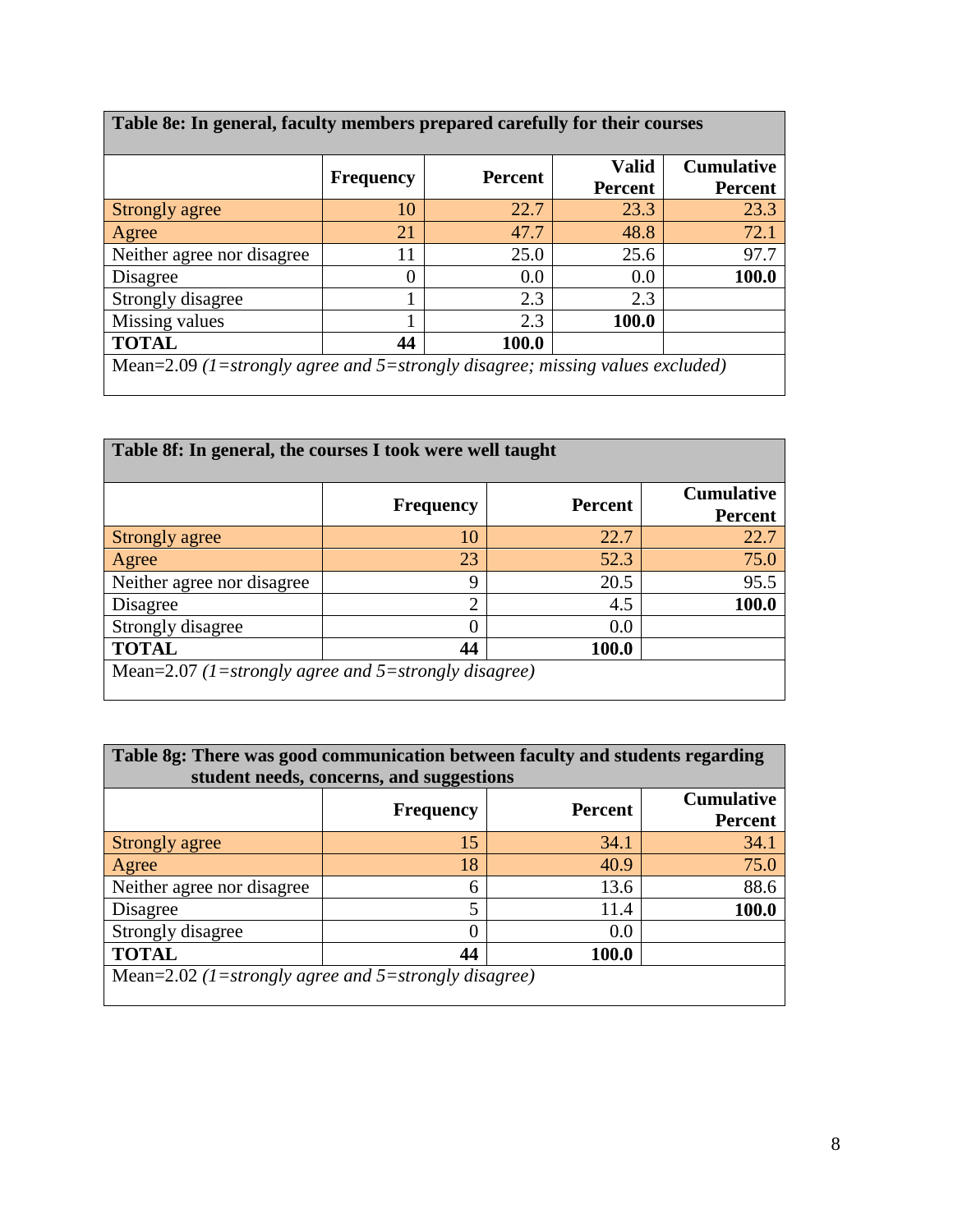| Table 8h: Interactions among students and faculty were characterized<br>by mutual respect |                  |                |                                     |  |  |
|-------------------------------------------------------------------------------------------|------------------|----------------|-------------------------------------|--|--|
|                                                                                           | <b>Frequency</b> | <b>Percent</b> | <b>Cumulative</b><br><b>Percent</b> |  |  |
| Strongly agree                                                                            | 12               | 27.3           | 27.3                                |  |  |
| Agree                                                                                     | 27               | 61.4           | 88.6                                |  |  |
| Neither agree nor disagree                                                                | 5                | 11.4           | 100.0                               |  |  |
| Disagree                                                                                  | C                | 0.0            |                                     |  |  |
| Strongly disagree                                                                         | 0                | 0.0            |                                     |  |  |
| <b>TOTAL</b>                                                                              | 44               | 100.0          |                                     |  |  |
| Mean=1.84 (1=strongly agree and 5=strongly disagree)                                      |                  |                |                                     |  |  |

| Table 8i: Overall, faculty in my department were interested in the<br>professional development of students |                  |                |                                     |  |  |
|------------------------------------------------------------------------------------------------------------|------------------|----------------|-------------------------------------|--|--|
|                                                                                                            | <b>Frequency</b> | <b>Percent</b> | <b>Cumulative</b><br><b>Percent</b> |  |  |
| Strongly agree                                                                                             | 13               | 29.5           | 29.5                                |  |  |
| <b>Agree</b>                                                                                               | 22               | 50.0           | 79.5                                |  |  |
| Neither agree nor disagree                                                                                 | 8                | 18.2           | 97.7                                |  |  |
| Disagree                                                                                                   |                  | 2.3            | 100.0                               |  |  |
| Strongly disagree                                                                                          |                  | 0.0            |                                     |  |  |
| <b>TOTAL</b>                                                                                               | 44               | 100.0          |                                     |  |  |
| Mean=1.93 (1=strongly agree and 5=strongly disagree)                                                       |                  |                |                                     |  |  |

| Table 8j: There were many opportunities outside the classroom for<br>interaction between students and faculty |                                                       |       |       |  |  |  |
|---------------------------------------------------------------------------------------------------------------|-------------------------------------------------------|-------|-------|--|--|--|
| <b>Cumulative</b><br><b>Percent</b><br><b>Frequency</b><br><b>Percent</b>                                     |                                                       |       |       |  |  |  |
| Strongly agree                                                                                                | 10                                                    | 22.7  | 22.7  |  |  |  |
| Agree                                                                                                         | 17                                                    | 38.6  | 61.4  |  |  |  |
| Neither agree nor disagree                                                                                    | 11                                                    | 25.0  | 86.4  |  |  |  |
| Disagree                                                                                                      | 6                                                     | 13.6  | 100.0 |  |  |  |
| Strongly disagree                                                                                             | 0                                                     | 0.0   |       |  |  |  |
| <b>TOTAL</b>                                                                                                  | 44                                                    | 100.0 |       |  |  |  |
|                                                                                                               | Mean= 2.30 (1=strongly agree and 5=strongly disagree) |       |       |  |  |  |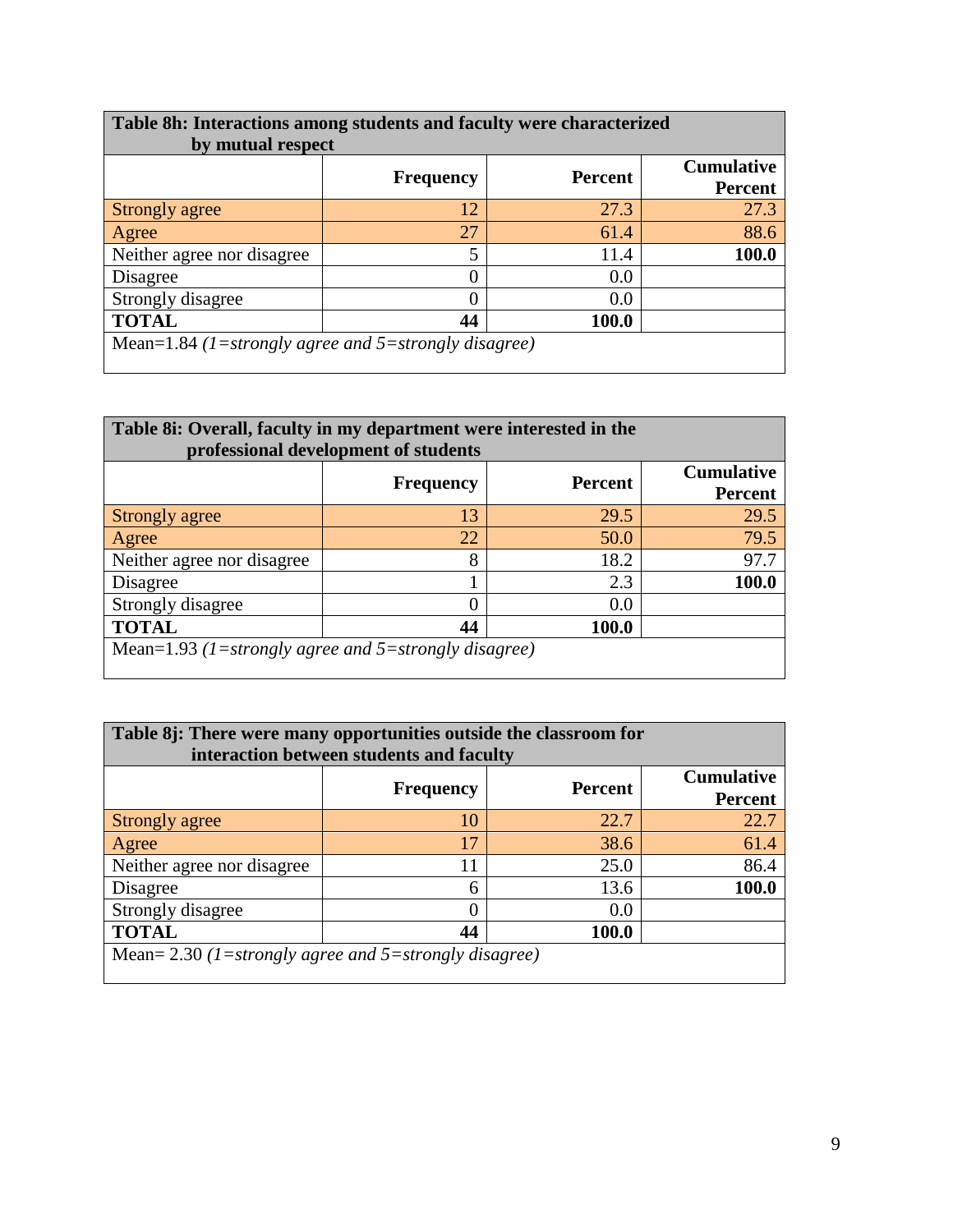| Table 8k: The courses I took were valuable for my future career |                  |                |                                     |  |  |
|-----------------------------------------------------------------|------------------|----------------|-------------------------------------|--|--|
|                                                                 | <b>Frequency</b> | <b>Percent</b> | <b>Cumulative</b><br><b>Percent</b> |  |  |
| Strongly agree                                                  | 15               | 34.1           | 34.1                                |  |  |
| Agree                                                           | 19               | 43.2           | 77.3                                |  |  |
| Neither agree nor disagree                                      | 9                | 20.5           | 97.7                                |  |  |
| Disagree                                                        |                  | 2.3            | 100.0                               |  |  |
| Strongly disagree                                               | C                | 0.0            |                                     |  |  |
| <b>TOTAL</b>                                                    | 44               | 100.0          |                                     |  |  |
| Mean= 1.91 (1=strongly agree and 5=strongly disagree)           |                  |                |                                     |  |  |

| Table 81: I believe that my program provided me with the skills needed in my field |                  |                |                                     |  |  |  |
|------------------------------------------------------------------------------------|------------------|----------------|-------------------------------------|--|--|--|
|                                                                                    | <b>Frequency</b> | <b>Percent</b> | <b>Cumulative</b><br><b>Percent</b> |  |  |  |
| Strongly agree                                                                     | 12               | 27.3           | 27.3                                |  |  |  |
| Agree                                                                              | 23               | 52.3           | 79.5                                |  |  |  |
| Neither agree nor disagree                                                         | 8                | 18.2           | 97.7                                |  |  |  |
| Disagree                                                                           |                  | 2.3            | 100.0                               |  |  |  |
| Strongly disagree                                                                  | 0                | 0.0            |                                     |  |  |  |
| <b>TOTAL</b>                                                                       | 44               | <b>100.0</b>   |                                     |  |  |  |
| Mean=1.95 (1=strongly agree and 5=strongly disagree)                               |                  |                |                                     |  |  |  |

| Table 8m: My graduate school experiences were relevant to my career goals |                  |                |                                     |  |  |  |
|---------------------------------------------------------------------------|------------------|----------------|-------------------------------------|--|--|--|
|                                                                           | <b>Frequency</b> | <b>Percent</b> | <b>Cumulative</b><br><b>Percent</b> |  |  |  |
| Strongly agree                                                            | 9                | 20.5           | 20.5                                |  |  |  |
| Agree                                                                     | 27               | 61.4           | 81.8                                |  |  |  |
| Neither agree nor disagree                                                | 6                | 13.6           | 95.5                                |  |  |  |
| Disagree                                                                  | $\mathcal{D}$    | 4.5            | 100.0                               |  |  |  |
| Strongly disagree                                                         | 0                | 0.0            |                                     |  |  |  |
| <b>TOTAL</b>                                                              | 44               | 100.0          |                                     |  |  |  |
| Mean=2.02 (1=strongly agree and 5=strongly disagree)                      |                  |                |                                     |  |  |  |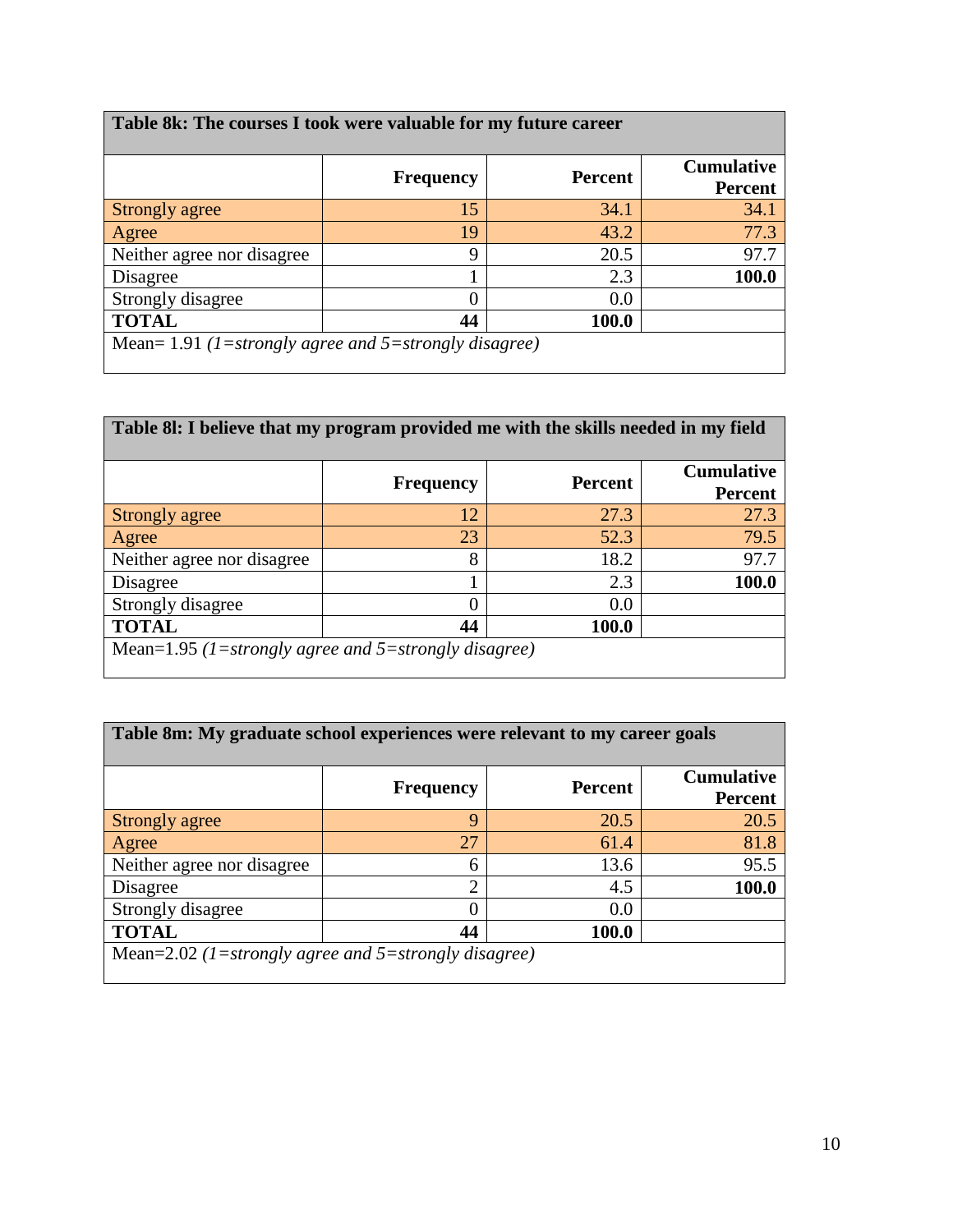| Table 8n: My program was intellectually challenging and stimulating |                  |                |                                     |  |  |
|---------------------------------------------------------------------|------------------|----------------|-------------------------------------|--|--|
|                                                                     | <b>Frequency</b> | <b>Percent</b> | <b>Cumulative</b><br><b>Percent</b> |  |  |
| <b>Strongly agree</b>                                               | 9                | 20.5           | 20.5                                |  |  |
| Agree                                                               | 29               | 65.9           | 86.4                                |  |  |
| Neither agree nor disagree                                          | 5                | 11.4           | 97.7                                |  |  |
| Disagree                                                            |                  | 2.3            | 100.0                               |  |  |
| Strongly disagree                                                   | C                | 0.0            |                                     |  |  |
| <b>TOTAL</b>                                                        | 44               | 100.0          |                                     |  |  |
| Mean=1.95 (1=strongly agree and 5=strongly disagree)                |                  |                |                                     |  |  |

| Table 80: I would recommend my graduate program to prospective students |                  |                |                                     |  |  |  |
|-------------------------------------------------------------------------|------------------|----------------|-------------------------------------|--|--|--|
|                                                                         | <b>Frequency</b> | <b>Percent</b> | <b>Cumulative</b><br><b>Percent</b> |  |  |  |
| Strongly agree                                                          | 14               | 31.8           | 31.8                                |  |  |  |
| Agree                                                                   | 20               | 45.5           | 77.3                                |  |  |  |
| Neither agree nor disagree                                              | 9                | 20.5           | 97.7                                |  |  |  |
| Disagree                                                                |                  | 2.3            | 100.0                               |  |  |  |
| Strongly disagree                                                       | O                | 0.0            |                                     |  |  |  |
| <b>TOTAL</b>                                                            | 44               | <b>100.0</b>   |                                     |  |  |  |
| Mean=1.93 (1=strongly agree and 5=strongly disagree)                    |                  |                |                                     |  |  |  |

| Table 8p: If I had the opportunity to make the choice again, I would<br>enroll in this program again |                  |                |                                |                                     |  |  |  |
|------------------------------------------------------------------------------------------------------|------------------|----------------|--------------------------------|-------------------------------------|--|--|--|
|                                                                                                      | <b>Frequency</b> | <b>Percent</b> | <b>Valid</b><br><b>Percent</b> | <b>Cumulative</b><br><b>Percent</b> |  |  |  |
| Strongly agree                                                                                       | 9                | 20.5           | 20.9                           | 20.9                                |  |  |  |
| Agree                                                                                                | 19               | 43.2           | 44.2                           | 65.1                                |  |  |  |
| Neither agree nor disagree                                                                           | 9                | 20.5           | 20.9                           | 86.0                                |  |  |  |
| Disagree                                                                                             | 5                | 11.4           | 11.6                           | 97.7                                |  |  |  |
| Strongly disagree                                                                                    |                  | 2.3            | 2.3                            | 100.0                               |  |  |  |
| Missing values                                                                                       |                  | 2.3            | 100.0                          |                                     |  |  |  |
| <b>TOTAL</b><br>44<br>100.0                                                                          |                  |                |                                |                                     |  |  |  |
| Mean= $2.30$ (1=strongly agree and 5=strongly disagree; missing values excluded)                     |                  |                |                                |                                     |  |  |  |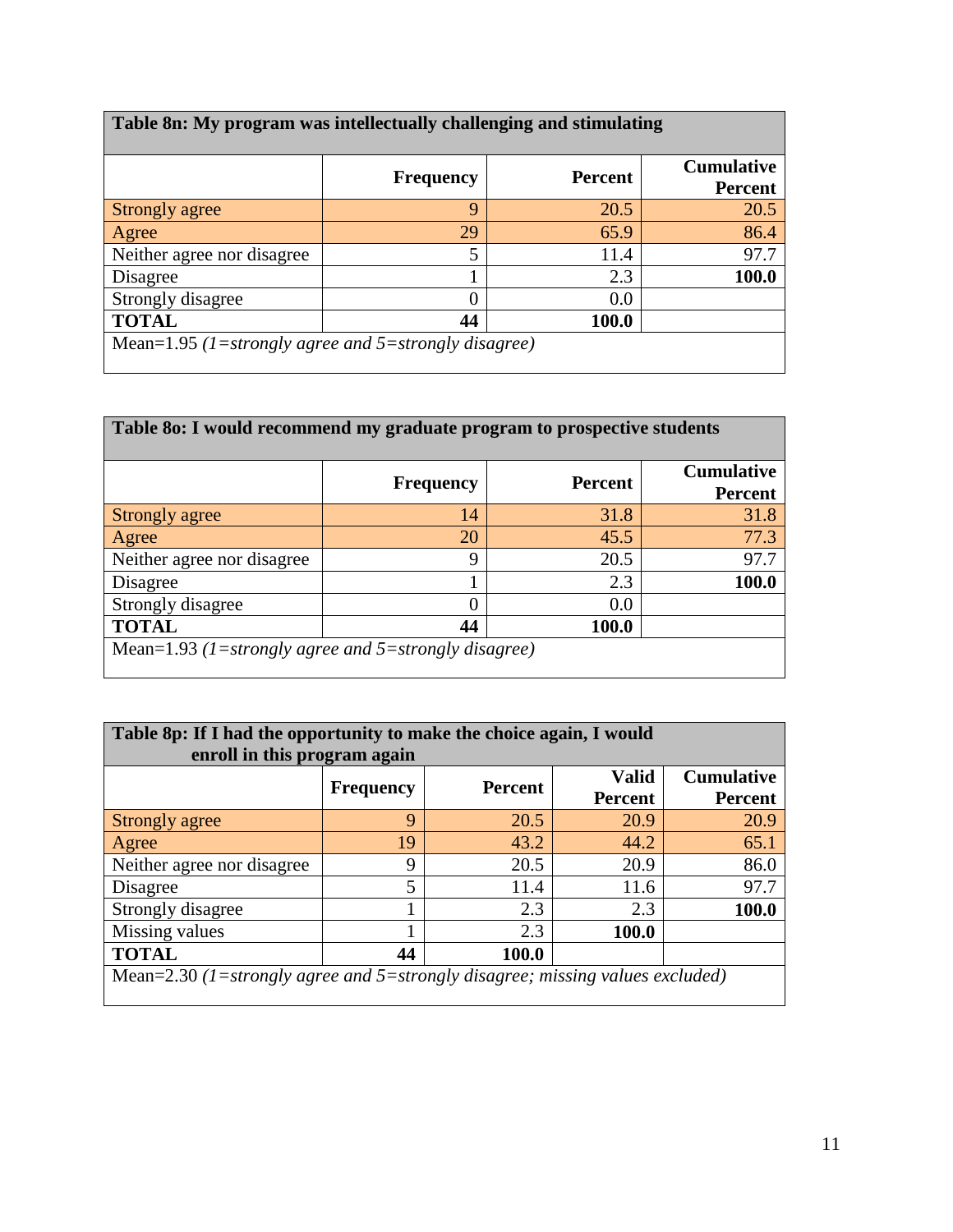| Table 8q: I believe that the AUA grading system is fair |                  |                |                                     |  |  |  |
|---------------------------------------------------------|------------------|----------------|-------------------------------------|--|--|--|
|                                                         | <b>Frequency</b> | <b>Percent</b> | <b>Cumulative</b><br><b>Percent</b> |  |  |  |
| Strongly agree                                          | 5                | 11.4           | 11.4                                |  |  |  |
| Agree                                                   | 24               | 54.5           | 65.9                                |  |  |  |
| Neither agree nor disagree                              | 8                | 18.2           | 84.1                                |  |  |  |
| Disagree                                                | 6                | 13.6           | 97.7                                |  |  |  |
| Strongly disagree                                       |                  | 2.3            | 100.0                               |  |  |  |
| <b>TOTAL</b><br>44<br>100.0                             |                  |                |                                     |  |  |  |
| Mean=2.41 (1=strongly agree and 5=strongly disagree)    |                  |                |                                     |  |  |  |

| Table 9: What are the three most important differences       | <b>Frequency</b> | <b>Percent</b> |
|--------------------------------------------------------------|------------------|----------------|
| between AUA and other universities and colleges?             |                  |                |
|                                                              |                  |                |
| (Open-ended question; Responses recoded)                     |                  |                |
| Western style of education and teaching style                | 19               | 20.0           |
| Fair grading system/Fairness/Equity                          | 8                | 8.4            |
| English-speaking environment                                 | 8                | 8.4            |
| Given knowledge/skills and its application into the practice | 8                | 8.4            |
| AUA atmosphere and culture                                   | 7                | 7.4            |
| Student-centered approach to learning                        | 7                | 7.4            |
| Higher level of education                                    | $\overline{7}$   | 7.4            |
| Attitude of students toward study                            | 5                | 5.3            |
| Different relations between faculty and students             | 5                | 5.3            |
| Faculty/Professionals                                        | 4                | 4.2            |
| Resources (access to Internet, e-mail, student server, new   |                  |                |
| technologies, library)                                       | 4                | 4.2            |
| Team work                                                    | 4                | 4.2            |
| Corruption-free environment                                  | $\overline{2}$   | 2.1            |
| New opportunities for research, jobs, etc.                   | $\overline{2}$   | 2.1            |
| Discipline and strict policies                               | $\overline{2}$   | 2.1            |
| Flexible schedule                                            | $\overline{2}$   | 2.1            |
| Higher tuition                                               |                  | 1.1            |
| <b>Total comments</b>                                        | 95               | 100.0          |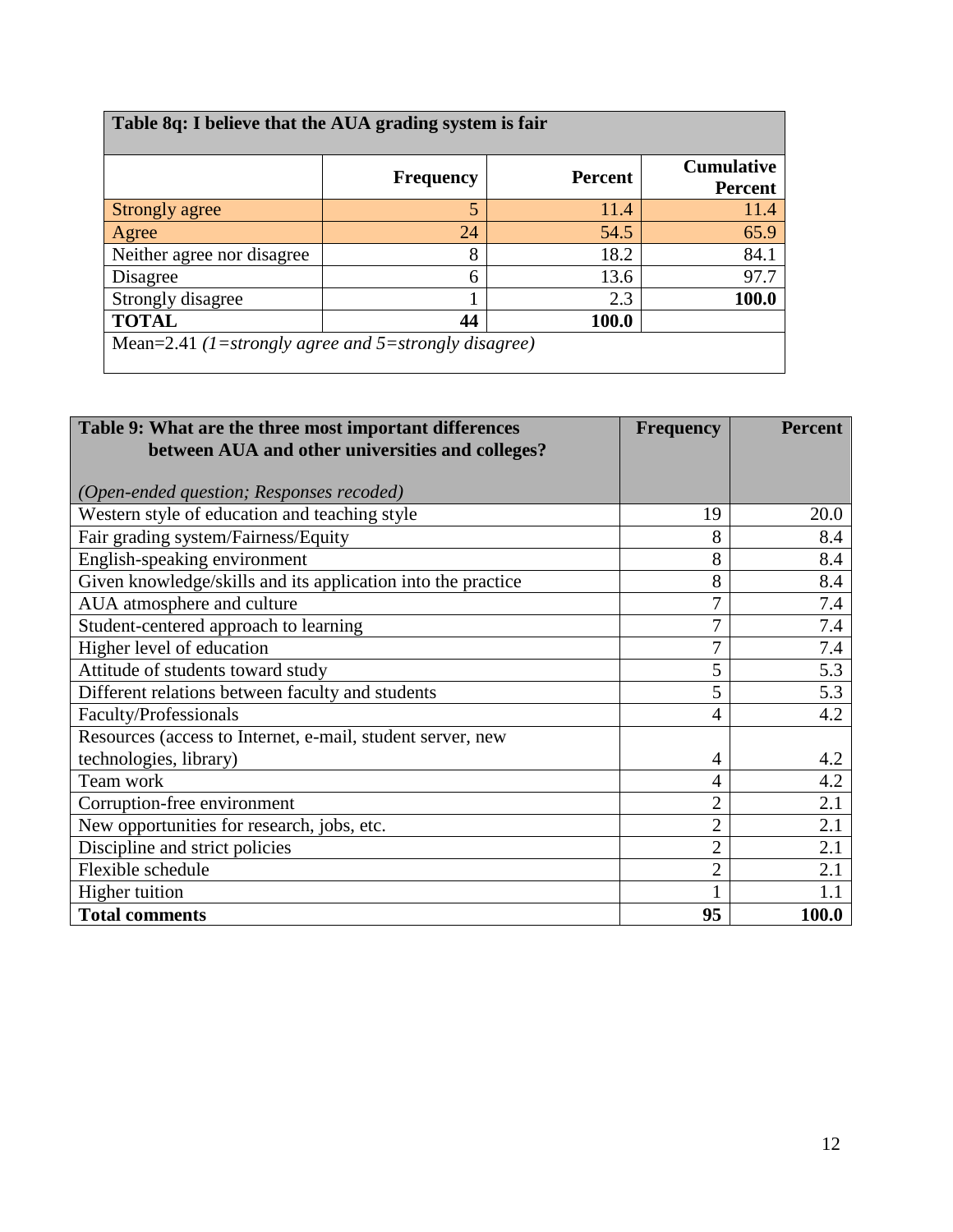| Table 10: What are the three things you liked most about     | <b>Frequency</b> | <b>Percent</b> |
|--------------------------------------------------------------|------------------|----------------|
| AUA?                                                         |                  |                |
|                                                              |                  |                |
| (Open-ended question; Responses recoded)                     |                  |                |
| Quality of education/Western teaching style/Academic process | 14               | 14.0           |
| Relationship with faculty/Student-centered approach          | 13               | 13.0           |
| Facilities/Resources/Library                                 | 10               | 10.0           |
| Professors/Professionals/Experts in the field                | 9                | 9.0            |
| AUA atmosphere and culture                                   | 7                | 7.0            |
| Teamwork                                                     | 7                | 7.0            |
| My Department/School/Courses                                 | $\overline{7}$   | 7.0            |
| Community/Friends                                            | 5                | 5.0            |
| Paramaz Avedisian Building                                   | 5                | 5.0            |
| Discipline/policies                                          | 5                | 5.0            |
| Academic freedom/Ability to choose and criticize             | 3                | 3.0            |
| Analytical thinking                                          | 3                | 3.0            |
| Students attitude toward the study                           | 3                | 3.0            |
| New opportunities for jobs, conferences, etc.                | $\overline{2}$   | 2.0            |
| English-speaking environment                                 | $\overline{2}$   | 2.0            |
| Fairness/Honesty/Equity                                      |                  | 1.0            |
| Practicability of received knowledge                         |                  | 1.0            |
| Financial programs                                           |                  | 1.0            |
| Security                                                     |                  | 1.0            |
| <b>Graduation Ceremony</b>                                   |                  | 1.0            |
| <b>Total comments</b>                                        | 100              | 100.0          |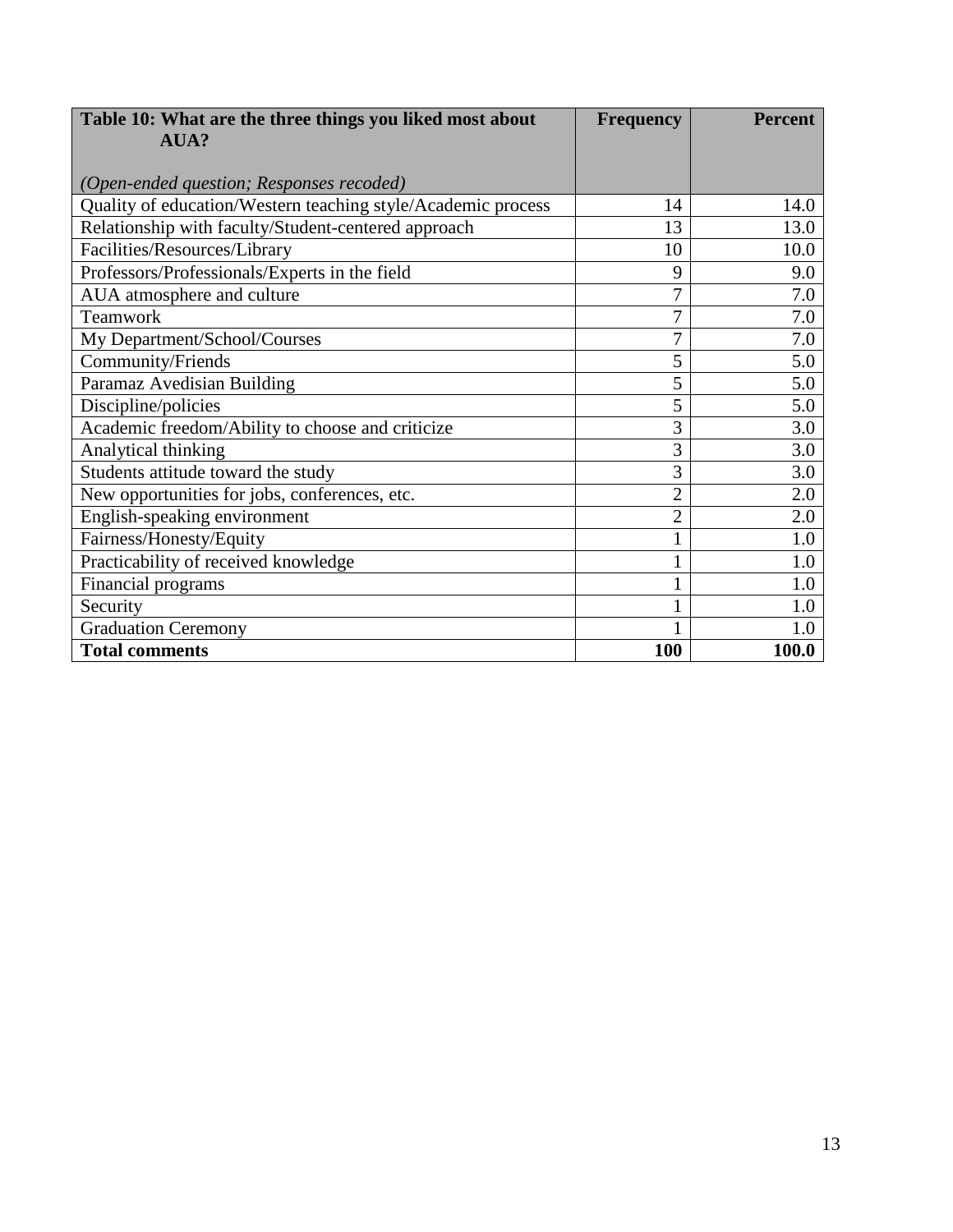#### **Table 11: What are the three most important things AUA could do to improve the quality of**  *EXECUTE:* the graduate experience?

|  |  | (Open-ended question; Responses recoded) |  |
|--|--|------------------------------------------|--|
|  |  |                                          |  |

|                                                            | <b>Frequency</b> | <b>Percent</b> |
|------------------------------------------------------------|------------------|----------------|
| Improve the quality of instructors                         | 18               | 24.0           |
| Increase admission criteria                                | 6                | 8.0            |
|                                                            |                  |                |
| More practical emphasis on study                           | 5                | 6.7            |
| Improve computer resources                                 | 5                | 6.7            |
| Improve grading system                                     | 5                | 6.7            |
| Have student exchange program                              | $\overline{4}$   | 5.3            |
| More focus on research/more research facilities            | 4                | 5.3            |
| Improve relationships between faculty, students and alumni | 4                | 5.3            |
| Focus on problem solving                                   | 3                | 4.0            |
| Increase internships/workshops                             | $\overline{2}$   | 2.7            |
| Academic program and courses improvements                  | $\overline{2}$   | 2.7            |
| More effective management of classes                       | $\overline{2}$   | 2.7            |
| Increase the number of elective courses                    | $\overline{2}$   | 2.7            |
| Have sport and entertainment activities                    | $\overline{2}$   | 2.7            |
| More strict approach to students performance               | $\overline{2}$   | 2.7            |
| Add English speaking classes                               | $\overline{2}$   | 2.7            |
| Respect and consider student opinion                       |                  | 1.3            |
| Less e-learning                                            |                  | 1.3            |
| Add specializations in LLM                                 |                  | 1.3            |
| Improve the service of Room 19                             |                  | 1.3            |
| Control over the syllabuses and materials instructors use  |                  | 1.3            |
| Add minor in business                                      |                  | 1.3            |
| No suggestions                                             |                  | 1.3            |
| <b>Total comments</b>                                      | 75               | 100.0          |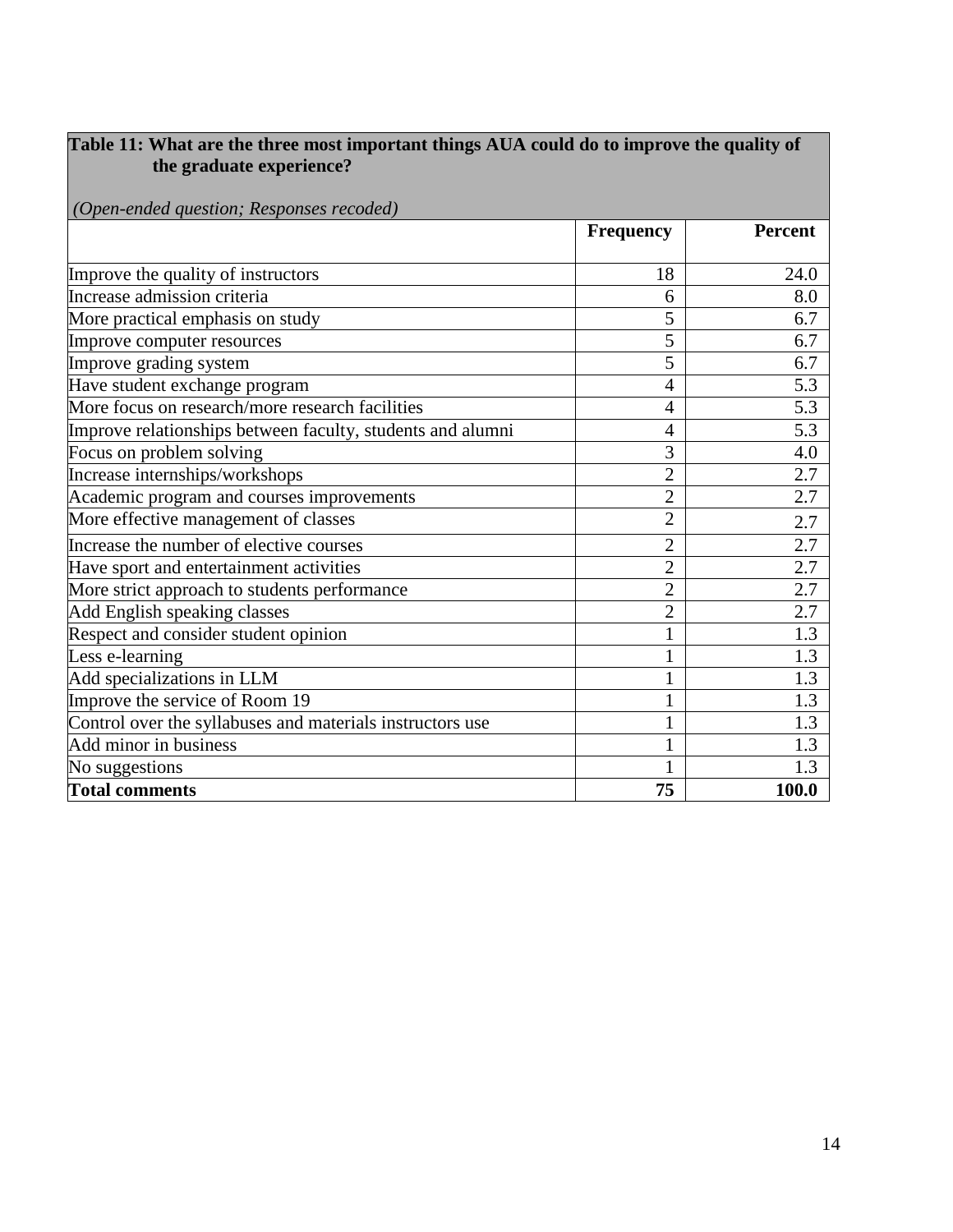## **ATTITUDES ON STUDENT LEARNING**

| Table 12a: Which of the following WAS emphasized in your program?<br>(Multiple responses permitted) |                  |                         |  |  |
|-----------------------------------------------------------------------------------------------------|------------------|-------------------------|--|--|
|                                                                                                     | <b>Frequency</b> | <b>Percent of total</b> |  |  |
|                                                                                                     |                  | respondents $(n=43)$    |  |  |
| Theoretical knowledge                                                                               | 29               | 67.4                    |  |  |
| Problem solving                                                                                     | 28               | 65.1                    |  |  |
| Research                                                                                            | 28               | 65.1                    |  |  |
| Connections between ideas and practices                                                             | 25               | 58.1                    |  |  |
| <b>Applied Research</b>                                                                             | 10               | 23.3                    |  |  |

| Table 12b: Which of the following SHOULD BE more emphasized in your<br>program?<br>(Multiple responses permitted) |                  |                                                 |  |  |
|-------------------------------------------------------------------------------------------------------------------|------------------|-------------------------------------------------|--|--|
|                                                                                                                   | <b>Frequency</b> | <b>Percent of total</b><br>respondents $(n=42)$ |  |  |
|                                                                                                                   |                  |                                                 |  |  |
| Problem solving                                                                                                   | 23               | 54.8                                            |  |  |
| Connections between ideas and practices                                                                           | 22               | 52.4                                            |  |  |
| <b>Applied Research</b>                                                                                           | 14               | 33.3                                            |  |  |
| Research                                                                                                          | 12               | 28.6                                            |  |  |
| Theoretical knowledge                                                                                             | 10               | 23.8                                            |  |  |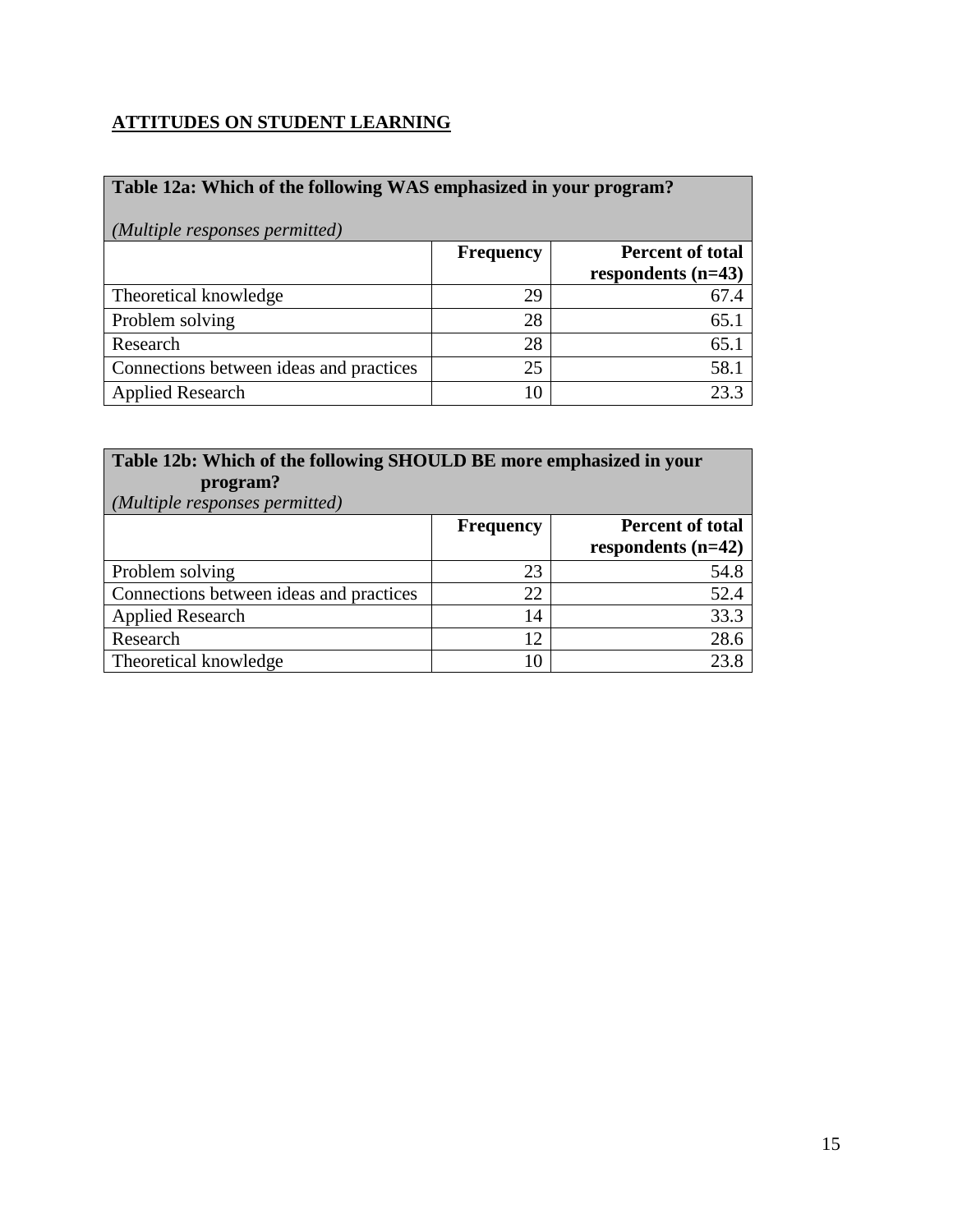#### **Table 13: Distribution of responses by degree and percentage of total number for each degree** *(Multiple responses permitted; Missing values and comments from 'other' category excluded)* **Degree Connections between ideas and practices Theoretical knowledge Problem Problem** Research **Applied**<br> **Research** Research **Total responses LLM** *Was done* | 10 (47.6%) | 14 (66.7%) | 15 (71.4%) | 12 (57.1%) | 3 (14.3%) Should be  $\frac{21}{2(57.1\%)}$   $\frac{5(23.8\%)}{24(56.7\%)}$   $\frac{14(56.7\%)}{24(10.0\%)}$   $\frac{4(10.0\%)}{24(10.0\%)}$ *more*  $12 (57.1\%)$  |  $5 (23.8\%)$  |  $14 (66.7\%)$  |  $4 (19.0\%)$  |  $4 (19.0\%)$ **CIS** *Was done* | 7 (53.8%) | 8 (61.5%) | 9 (69.2%) | 9 (69.2%) | 3 (23.1%) Should be  $\frac{13}{2(52.8\%)}$   $\frac{2(23.1\%)}{2(23.1\%)}$   $\frac{6(46.2\%)}{2(23.1\%)}$   $\frac{5(28.5\%)}{(29.5\%)}$  13 *more*  $7 (53.8\%)$   $\begin{array}{|c|c|c|c|c|c|} \hline 3 (23.1\%) & 6 (46.2\%) & 3 (23.1\%) & 5 (38.5\%) \hline \end{array}$ **MATEFL** *Was done* | 8 (80.0%) | 7 (70.0%) | 4 (40.0%) | 7 (70.0%) | 4 (40.0%)  $\begin{array}{|c|c|c|c|c|c|}\n \hline \text{Should be} & 2.6200\% & 2.6200\% & 2.6200\% & 5.6500\% & 5.6500\% & 5.6500\% & 5.6500\% & 5.6500\% & 5.6500\% & 5.6500\% & 5.6500\% & 5.6500\% & 5.6500\% & 5.6500\% & 5.6500\% & 5.6500\% & 5.6500\% & 5.6500\% & 5.6500\% &$ *more*  $3(30.0\%)$   $\begin{array}{|c|c|c|c|c|c|c|c|c|} \hline 3(30.0\%) & 5(50.0\%) & 5(50.0\%) \hline \end{array}$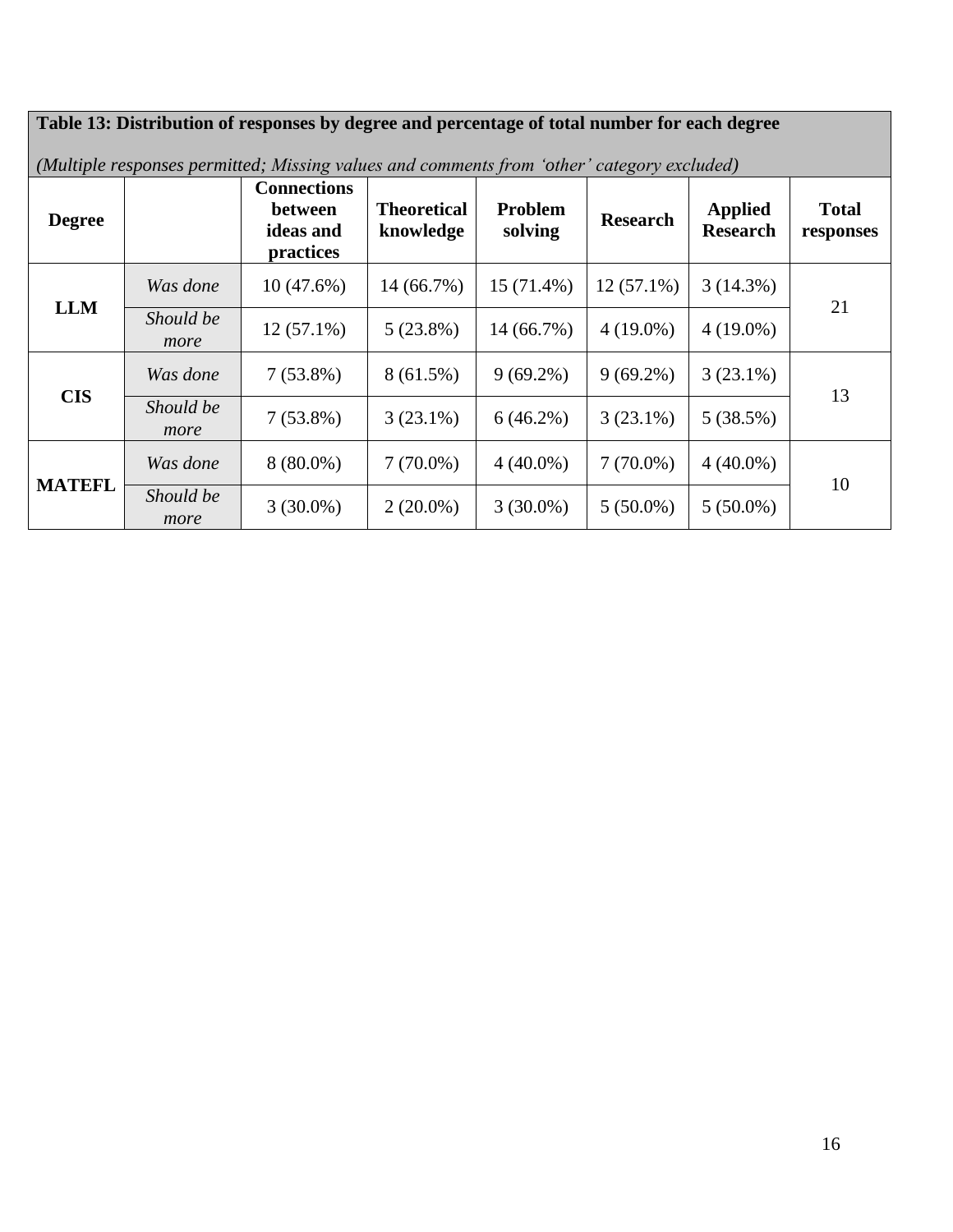#### **Table 14: Means of how often during coursework students used the following activities on a scale of 1 to 7 by degree and University-wide** *(1=never and 7=always)* **By departments University-wide LLM CIS MATEFL** Applying theories or concepts to practical problems/situations 5.43 | 5.50 | 6.11 | 5.60 Making judgments about the value of information, arguments, or methods 5.52 | 5.54 | 5.56 | 5.53 Analyzing cases or  $\begin{array}{c|c|c|c|c|c|c|c|c} \text{Anayzing cases of} & 5.62 & 5.00 & 5.11 & 5.33 \end{array}$ Synthesizing ideas and/or information into new more complex interpretations and relationships 5.19 | 5.00 | 5.22 | 5.14 Memorizing facts and ideas from lectures and readings 5.43 5.00 2.33 4.64

# **Table 15: Means of how much graduate education at AUA contributed to development of the following areas on scale of 1 to 7**

| $(1 = no$ contribution and $7 = very$ significant contribution) |      |  |
|-----------------------------------------------------------------|------|--|
|                                                                 | Mean |  |
| Speaking skills                                                 | 5.77 |  |
| Ability to critically analyze ideas and information             | 5.70 |  |
| Writing skills                                                  | 5.66 |  |
| Ability to plan and carry out projects independently            | 5.59 |  |
| Ability to solve analytical problems                            | 5.53 |  |
| Ability to function as part of a team                           | 5.41 |  |
| Applying scientific methods of inquiry                          | 5.28 |  |
| Presenting papers at conferences/seminars                       | 5.16 |  |
| Ability to lead and guide others                                | 4.88 |  |
| Network with others in the field                                | 4.76 |  |
| Computer skills                                                 | 4.44 |  |
| Submitting papers for publication                               | 4.07 |  |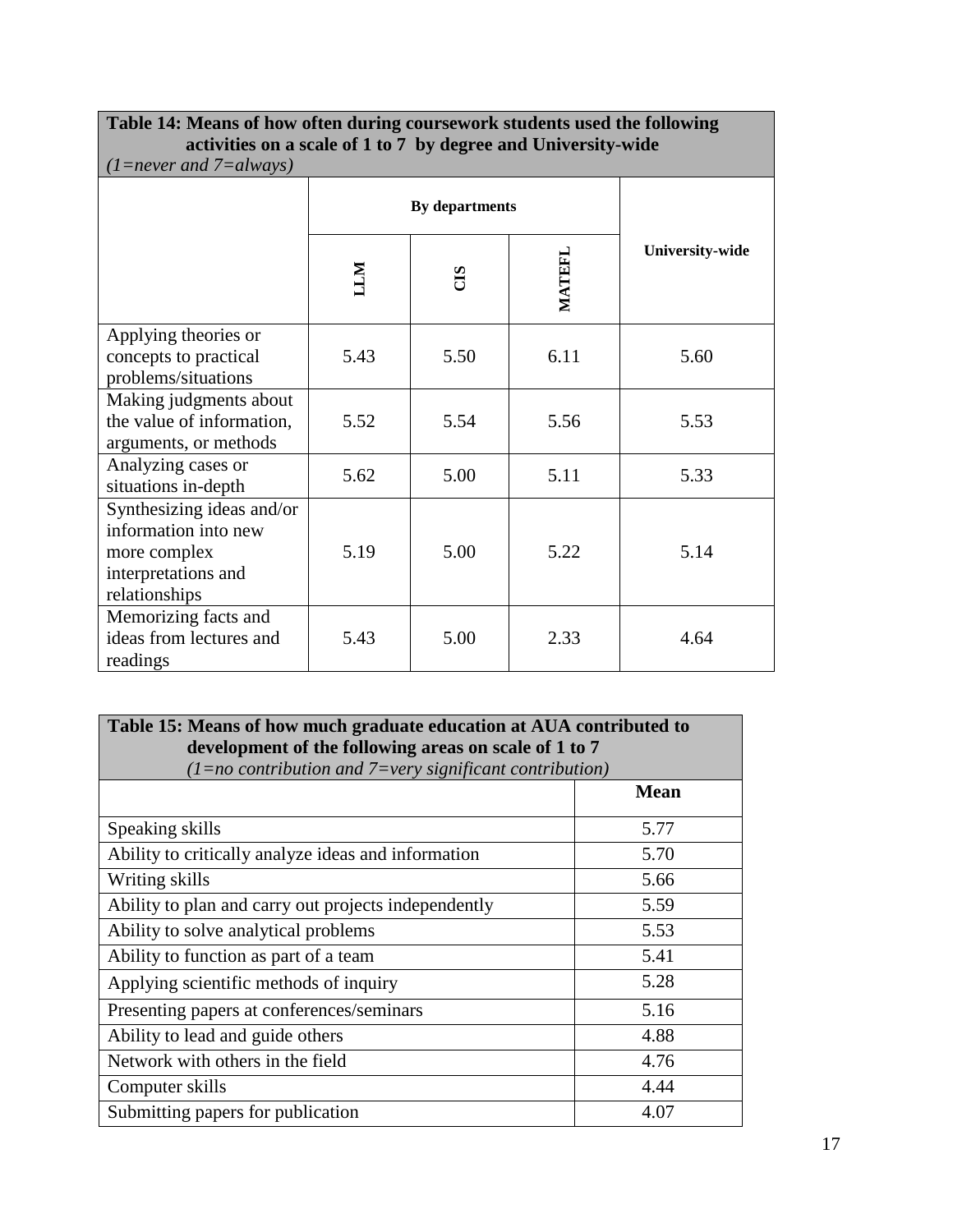## **SATISFACTION WITH DEGREE PROGRAM SERVICES**

| Table 16a: Student advising (e.g., guidance on academic requirements, thesis/essay) |                  |                |                                     |  |  |  |  |
|-------------------------------------------------------------------------------------|------------------|----------------|-------------------------------------|--|--|--|--|
|                                                                                     | <b>Frequency</b> | <b>Percent</b> | <b>Cumulative</b><br><b>Percent</b> |  |  |  |  |
| Very satisfied                                                                      | 6                | 13.6           | 13.6                                |  |  |  |  |
| <b>Satisfied</b>                                                                    | 26               | 59.1           | 72.7                                |  |  |  |  |
| Neither satisfied nor dissatisfied                                                  | 8                | 18.2           | 90.9                                |  |  |  |  |
| Unsatisfied                                                                         | 4                | 9.1            | 100.0                               |  |  |  |  |
| Very unsatisfied                                                                    |                  | 0.0            |                                     |  |  |  |  |
| <b>TOTAL</b><br>44<br>100.0                                                         |                  |                |                                     |  |  |  |  |
| Mean= 2.23 (1=very satisfied and 5=very unsatisfied; missing values excluded)       |                  |                |                                     |  |  |  |  |

| Table 16b: Adequacy of support for research (e.g., research facilities such as labs and<br>centers) |              |      |       |  |  |  |  |
|-----------------------------------------------------------------------------------------------------|--------------|------|-------|--|--|--|--|
| <b>Cumulative</b><br>Percent<br><b>Frequency</b><br><b>Percent</b>                                  |              |      |       |  |  |  |  |
| Very satisfied                                                                                      | $\mathbf{r}$ | 15.9 | 15.9  |  |  |  |  |
| <b>Satisfied</b>                                                                                    | 27           | 61.4 | 77.3  |  |  |  |  |
| Neither satisfied nor dissatisfied                                                                  | 8            | 18.2 | 95.5  |  |  |  |  |
| Unsatisfied                                                                                         | ◠            | 4.5  | 100.0 |  |  |  |  |
| Very unsatisfied                                                                                    | 0.0          |      |       |  |  |  |  |
| <b>TOTAL</b><br>44<br>100.0                                                                         |              |      |       |  |  |  |  |
| Mean= 2.11 (1=very satisfied and 5=very unsatisfied; missing values excluded)                       |              |      |       |  |  |  |  |

| Table 16c: Opportunity for research experience or practical skills application  |    |      |       |  |  |  |  |
|---------------------------------------------------------------------------------|----|------|-------|--|--|--|--|
| <b>Cumulative</b><br><b>Percent</b><br><b>Frequency</b><br><b>Percent</b>       |    |      |       |  |  |  |  |
| Very satisfied                                                                  | 8  | 18.2 | 18.2  |  |  |  |  |
| Satisfied                                                                       | 22 | 50.0 | 68.2  |  |  |  |  |
| Neither satisfied nor dissatisfied                                              | 11 | 25.0 | 93.2  |  |  |  |  |
| Unsatisfied                                                                     | 3  | 6.8  | 100.0 |  |  |  |  |
| Very unsatisfied<br>0.0                                                         |    |      |       |  |  |  |  |
| <b>TOTAL</b><br>44<br>100.0                                                     |    |      |       |  |  |  |  |
| Mean= $2.20$ (1=very satisfied and 5=very unsatisfied; missing values excluded) |    |      |       |  |  |  |  |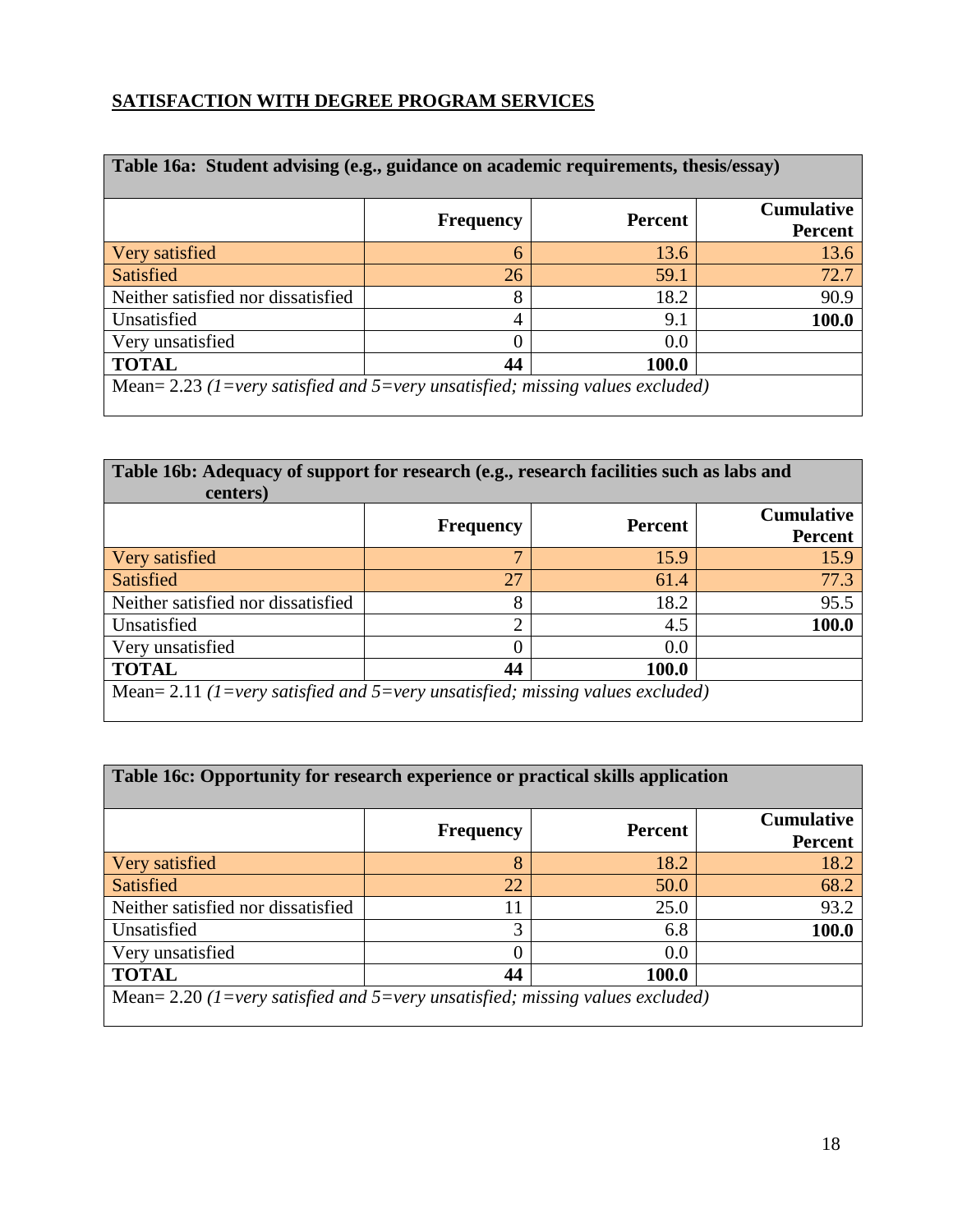| Table 16d: Communications about academic policies and procedures              |                  |                |                      |                                     |  |  |
|-------------------------------------------------------------------------------|------------------|----------------|----------------------|-------------------------------------|--|--|
|                                                                               | <b>Frequency</b> | <b>Percent</b> | <b>Valid Percent</b> | <b>Cumulative</b><br><b>Percent</b> |  |  |
| Very satisfied                                                                | 5                | 11.4           | 11.6                 | 11.6                                |  |  |
| <b>Satisfied</b>                                                              | 29               | 65.9           | 67.4                 | 79.1                                |  |  |
| Neither satisfied nor dissatisfied                                            | 8                | 18.2           | 18.6                 | 97.7                                |  |  |
| Unsatisfied                                                                   |                  | 2.3            | 2.3                  | <b>100.0</b>                        |  |  |
| Very unsatisfied                                                              | $\left( \right)$ | 0.0            | 0.0                  |                                     |  |  |
| Missing values                                                                |                  | 2.3            | 100.0                |                                     |  |  |
| <b>TOTAL</b><br>44<br>100.0                                                   |                  |                |                      |                                     |  |  |
| Mean= 2.12 (1=very satisfied and 5=very unsatisfied; missing values excluded) |                  |                |                      |                                     |  |  |

| Table 16e: Opportunities for formal student evaluations of instruction        |                  |                |                      |                                     |  |
|-------------------------------------------------------------------------------|------------------|----------------|----------------------|-------------------------------------|--|
|                                                                               | <b>Frequency</b> | <b>Percent</b> | <b>Valid Percent</b> | <b>Cumulative</b><br><b>Percent</b> |  |
| Very satisfied                                                                | 5                | 11.4           | 11.6                 | 11.6                                |  |
| Satisfied                                                                     | 26               | 59.1           | 60.5                 | 72.1                                |  |
| Neither satisfied nor dissatisfied                                            | 9                | 20.5           | 20.9                 | 93.0                                |  |
| Unsatisfied                                                                   | 3                | 6.8            | 7.0                  | 100.0                               |  |
| Very unsatisfied                                                              | 0                | 0.0            | 0.0                  |                                     |  |
| Missing values                                                                |                  | 2.3            | 100.0                |                                     |  |
| <b>TOTAL</b>                                                                  | 44               | 100.0          |                      |                                     |  |
| Mean= 2.23 (1=very satisfied and 5=very unsatisfied; missing values excluded) |                  |                |                      |                                     |  |

|                                    | <b>Frequency</b> | <b>Percent</b> | <b>Cumulative</b><br><b>Percent</b> |
|------------------------------------|------------------|----------------|-------------------------------------|
| Very satisfied                     | 11               | 25.0           | 25.0                                |
| Satisfied                          | 27               | 61.4           | 86.4                                |
| Neither satisfied nor dissatisfied | 6                | 13.6           | 100.0                               |
| Unsatisfied                        | 0                | 0.0            | 100.0                               |
| Very unsatisfied                   | 0                | 0.0            |                                     |
| <b>TOTAL</b>                       | 44               | 100.0          |                                     |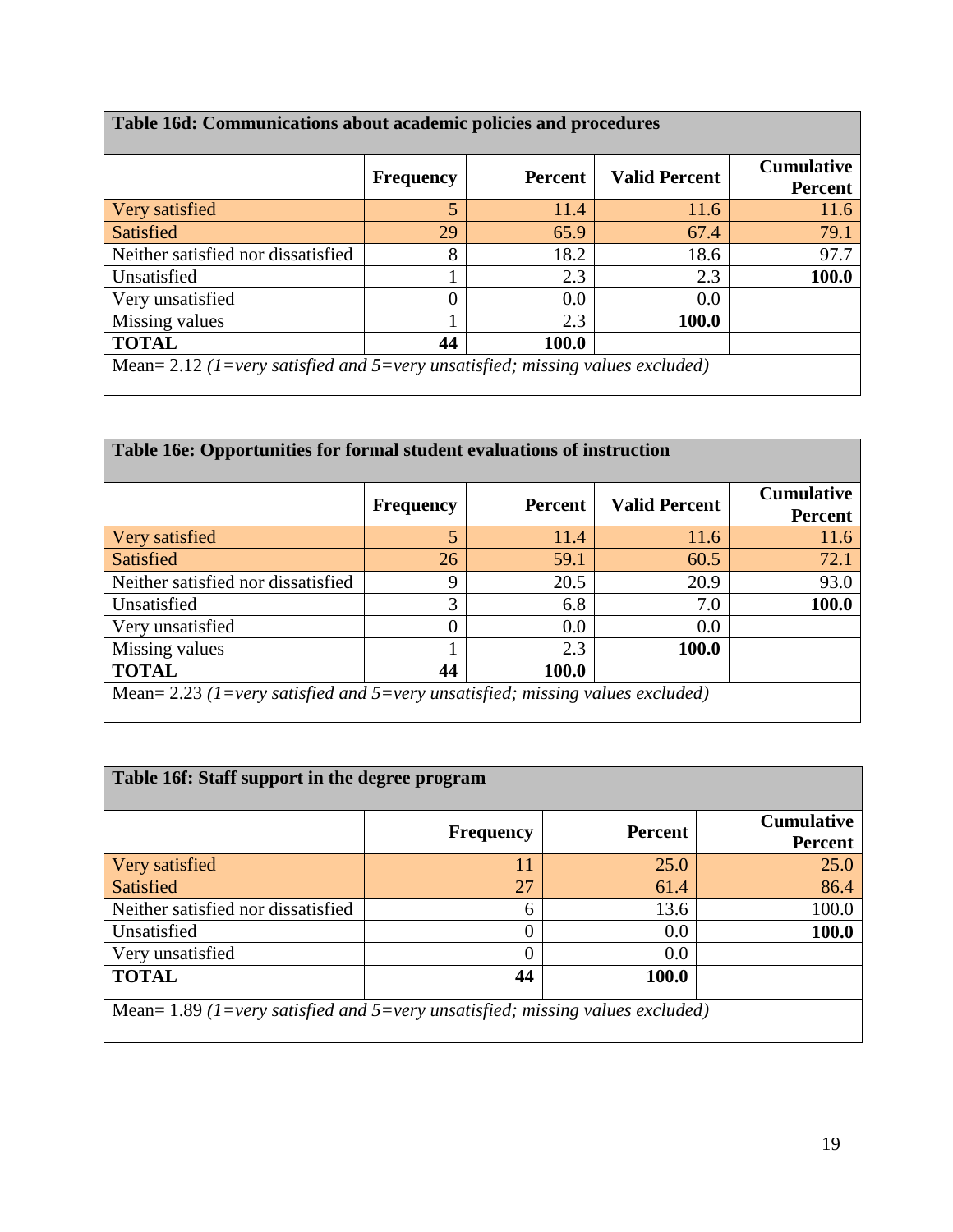## **SATISFACTION WITH UNIVERSITY SERVICES**

| <b>Table 17a: Classroom facilities and equipment</b>                            |                  |                |                                     |  |  |
|---------------------------------------------------------------------------------|------------------|----------------|-------------------------------------|--|--|
|                                                                                 | <b>Frequency</b> | <b>Percent</b> | <b>Cumulative</b><br><b>Percent</b> |  |  |
| Very satisfied                                                                  | 27               | 61.4           | 61.4                                |  |  |
| Satisfied                                                                       | 17               | 38.6           | 100.0                               |  |  |
| Neither satisfied nor dissatisfied                                              | 0                | 0.0            |                                     |  |  |
| Unsatisfied                                                                     | 0                | 0.0            |                                     |  |  |
| Very unsatisfied                                                                | 0                | 0.0            |                                     |  |  |
| <b>TOTAL</b>                                                                    | 44               | 100.0          |                                     |  |  |
| Mean= $1.39$ (1=very satisfied and 5=very unsatisfied; missing values excluded) |                  |                |                                     |  |  |

| Table 17b: Services provided by Student Academic Affairs office (Room 19)    |                  |                |                      |                                     |  |
|------------------------------------------------------------------------------|------------------|----------------|----------------------|-------------------------------------|--|
|                                                                              | <b>Frequency</b> | <b>Percent</b> | <b>Valid Percent</b> | <b>Cumulative</b><br><b>Percent</b> |  |
| Very satisfied                                                               | 18               | 40.9           | 41.9                 | 41.9                                |  |
| Satisfied                                                                    | 22               | 50.0           | 51.2                 | 93.0                                |  |
| Neither satisfied nor dissatisfied                                           | $\overline{2}$   | 4.5            | 4.7                  | 97.7                                |  |
| Unsatisfied                                                                  |                  | 2.3            | 2.3                  | 100.0                               |  |
| Very unsatisfied                                                             | 0                | 0.0            | 0.0                  |                                     |  |
| Missing values                                                               |                  | 2.3            | 100.0                |                                     |  |
| <b>TOTAL</b>                                                                 | 44               | 100.0          |                      |                                     |  |
| Mean=1.67 (1=very satisfied and 5=very unsatisfied; missing values excluded) |                  |                |                      |                                     |  |

| Table 17c: Advising for students on policies and rights and responsibilities  |                  |         |                      |                                     |  |
|-------------------------------------------------------------------------------|------------------|---------|----------------------|-------------------------------------|--|
|                                                                               | <b>Frequency</b> | Percent | <b>Valid Percent</b> | <b>Cumulative</b><br><b>Percent</b> |  |
| Very satisfied                                                                | 4                | 9.1     | 9.5                  | 9.5                                 |  |
| <b>Satisfied</b>                                                              | 23               | 52.3    | 54.8                 | 64.3                                |  |
| Neither satisfied nor dissatisfied                                            | 13               | 29.5    | 31.0                 | 95.2                                |  |
| Unsatisfied                                                                   | っ                | 4.5     | 4.8                  | 100.0                               |  |
| Very unsatisfied                                                              | 0                | 0.0     | 0.0                  |                                     |  |
| Missing values                                                                | $\overline{2}$   | 4.5     | 100.0                |                                     |  |
| <b>TOTAL</b>                                                                  | 44               | 100.0   |                      |                                     |  |
| Mean= 2.31 (1=very satisfied and 5=very unsatisfied; missing values excluded) |                  |         |                      |                                     |  |

 $\overline{\phantom{a}}$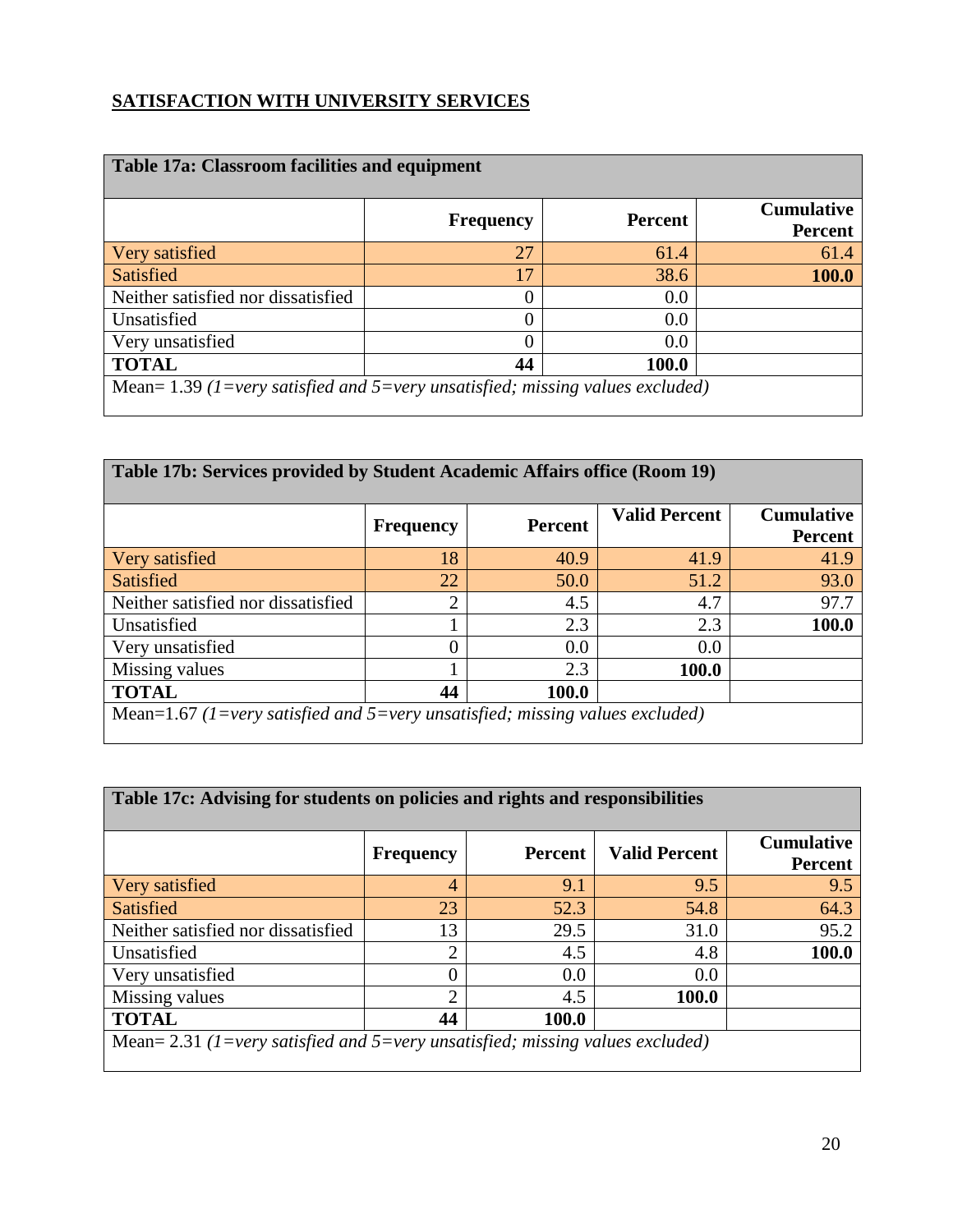| Table 17d: Financial aid services; scholarships, loans, work study           |                  |                |                      |                                     |  |
|------------------------------------------------------------------------------|------------------|----------------|----------------------|-------------------------------------|--|
|                                                                              | <b>Frequency</b> | <b>Percent</b> | <b>Valid Percent</b> | <b>Cumulative</b><br><b>Percent</b> |  |
| Very satisfied                                                               | 9                | 20.5           | 22.5                 | 22.5                                |  |
| Satisfied                                                                    | 15               | 34.1           | 37.5                 | 60.0                                |  |
| Neither satisfied nor dissatisfied                                           | 12               | 27.3           | 30.0                 | 90.0                                |  |
| Unsatisfied                                                                  | 4                | 9.1            | 10.0                 | 100.0                               |  |
| Very unsatisfied                                                             | 0                | 0.0            | 0.0                  |                                     |  |
| Missing values                                                               | 4                | 9.1            | 100.0                |                                     |  |
| <b>TOTAL</b>                                                                 | 44               | 100.0          |                      |                                     |  |
| Mean=2.28 (1=very satisfied and 5=very unsatisfied; missing values excluded) |                  |                |                      |                                     |  |

| Table 17e: Library resources in the field of study                            |                  |                |                      |                                     |  |
|-------------------------------------------------------------------------------|------------------|----------------|----------------------|-------------------------------------|--|
|                                                                               | <b>Frequency</b> | <b>Percent</b> | <b>Valid Percent</b> | <b>Cumulative</b><br><b>Percent</b> |  |
| Very satisfied                                                                | 12               | 27.3           | 27.9                 | 27.9                                |  |
| Satisfied                                                                     | 24               | 54.5           | 55.8                 | 83.7                                |  |
| Neither satisfied nor dissatisfied                                            | 6                | 13.6           | 14.0                 | 97.7                                |  |
| Unsatisfied                                                                   |                  | 2.3            | 2.3                  | 100.0                               |  |
| Very unsatisfied                                                              | 0                | 0.0            | 0.0                  |                                     |  |
| Missing values                                                                |                  | 2.3            | 100.0                |                                     |  |
| <b>TOTAL</b>                                                                  | 44               | 100.0          |                      |                                     |  |
| Mean= 1.91 (1=very satisfied and 5=very unsatisfied; missing values excluded) |                  |                |                      |                                     |  |

| <b>Table 17f: Computer resources</b>                                          |                  |                |                                     |
|-------------------------------------------------------------------------------|------------------|----------------|-------------------------------------|
|                                                                               | <b>Frequency</b> | <b>Percent</b> | <b>Cumulative</b><br><b>Percent</b> |
| Very satisfied                                                                | Q                | 20.5           | 20.5                                |
| Satisfied                                                                     | 21               | 47.7           | 68.2                                |
| Neither satisfied nor dissatisfied                                            | 12               | 27.3           | 95.5                                |
| Unsatisfied                                                                   | っ                | 4.5            | 100.0                               |
| Very unsatisfied                                                              | 0                | 0.0            |                                     |
| <b>TOTAL</b>                                                                  | 44               | 100.0          |                                     |
| Mean= 2.16 (1=very satisfied and 5=very unsatisfied; missing values excluded) |                  |                |                                     |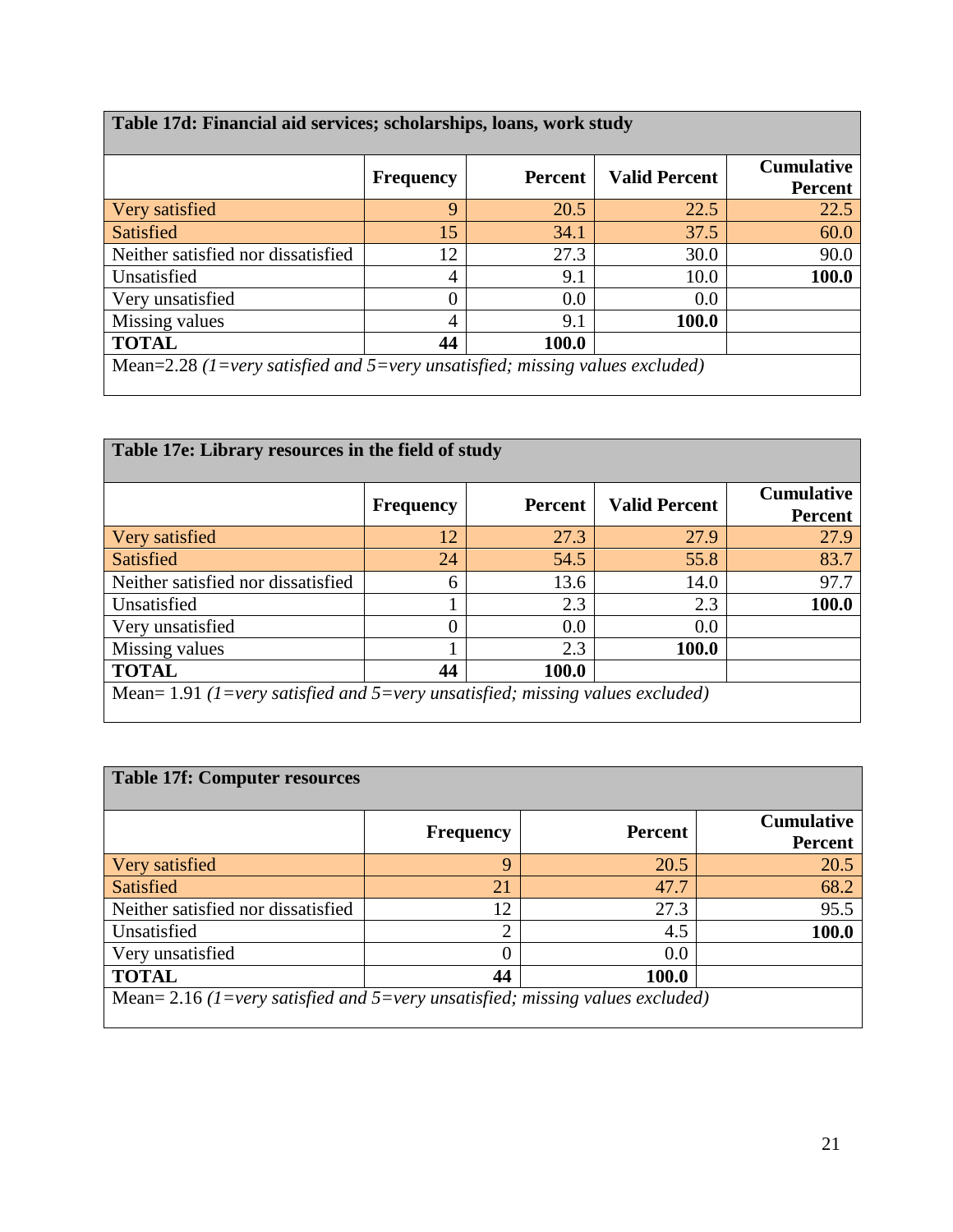| <b>Table 17g: Food services</b>                                              |                  |                |                      |                                     |
|------------------------------------------------------------------------------|------------------|----------------|----------------------|-------------------------------------|
|                                                                              | <b>Frequency</b> | <b>Percent</b> | <b>Valid Percent</b> | <b>Cumulative</b><br><b>Percent</b> |
| Very satisfied                                                               | 3                | 6.8            | 7.1                  | 7.1                                 |
| Satisfied                                                                    | 18               | 40.9           | 42.9                 | 50.0                                |
| Neither satisfied nor dissatisfied                                           | 15               | 34.1           | 35.7                 | 85.7                                |
| Unsatisfied                                                                  | 4                | 9.1            | 9.5                  | 95.2                                |
| Very unsatisfied                                                             | $\overline{2}$   | 4.5            | 4.8                  | 100.0                               |
| Missing values                                                               | $\overline{2}$   | 4.5            | 100.0                |                                     |
| <b>TOTAL</b>                                                                 | 44               | 100.0          |                      |                                     |
| Mean=2.62 (1=very satisfied and 5=very unsatisfied; missing values excluded) |                  |                |                      |                                     |

## **EMPLOYMENT PLANS**

| Table 18: What are your immediate employment plans? |                  |                |  |  |  |
|-----------------------------------------------------|------------------|----------------|--|--|--|
|                                                     | <b>Frequency</b> | <b>Percent</b> |  |  |  |
| I am seeking employment                             | 13               | 29.5           |  |  |  |
| I am already employed in a position that I          | 11               | 25.0           |  |  |  |
| think is appropriate for my degree                  |                  |                |  |  |  |
| I am already employed but not in a position         | 7                | 15.9           |  |  |  |
| that I think is appropriate for my degree           |                  |                |  |  |  |
| I will continue my graduate education               | 6                | 13.6           |  |  |  |
| I am not seeking employment right now               | 3                | 6.8            |  |  |  |
| I don't know yet                                    | $\overline{2}$   | 4.5            |  |  |  |
| Other                                               | ↑                | 4.5            |  |  |  |
| <b>TOTAL</b>                                        |                  |                |  |  |  |

| Table 19: If you are seeking employment, which BEST describes your<br>potential employer? |                  |                |  |  |
|-------------------------------------------------------------------------------------------|------------------|----------------|--|--|
|                                                                                           | <b>Frequency</b> | <b>Percent</b> |  |  |
| Embassies and international organizations                                                 | 5                | 11.4           |  |  |
| Foreign-funded development projects and                                                   | 4                | 9.1            |  |  |
| companies                                                                                 |                  |                |  |  |
| Educational and research institutions                                                     | $\overline{2}$   | 4.5            |  |  |
| Businesses and enterprises                                                                |                  | 2.3            |  |  |
| Don't know                                                                                |                  | 2.3            |  |  |
| <b>TOTAL</b>                                                                              | 13               |                |  |  |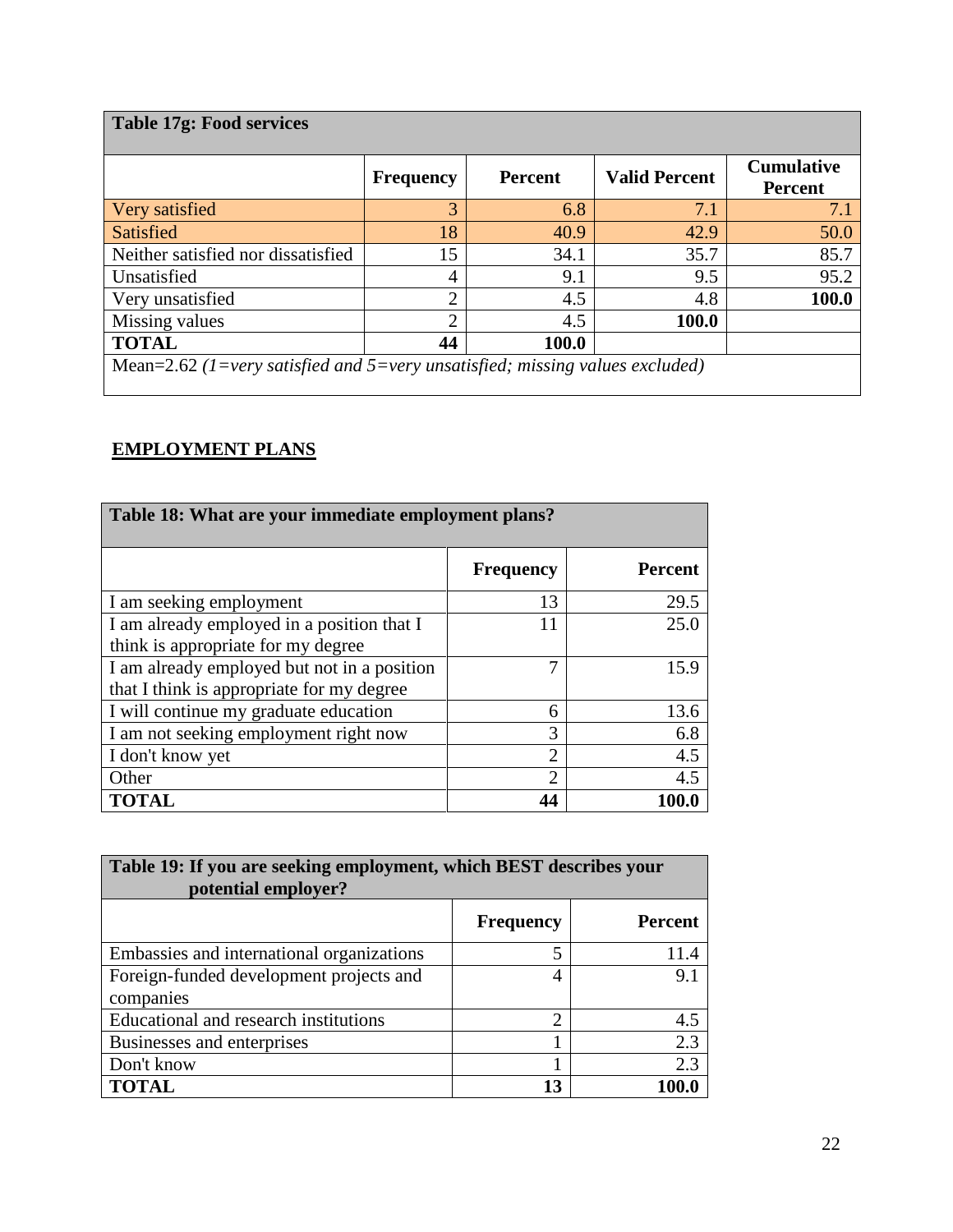| Table 20: Have you ever used the services offered at the AUA Alumni and Career<br><b>Development Office?</b> |                  |                |               |  |
|--------------------------------------------------------------------------------------------------------------|------------------|----------------|---------------|--|
|                                                                                                              | <b>Frequency</b> | <b>Percent</b> | Valid percent |  |
| Yes                                                                                                          |                  | 29.5           | 32.5          |  |
| No                                                                                                           | 27               | 61.4           | 67.5          |  |
| Missing values                                                                                               |                  | 9.1            | 100.0         |  |
| <b>Total</b>                                                                                                 | 44               | 100.0          |               |  |

 $\blacksquare$ 

| Table 20a: List of the services used and satisfaction level                                                          |                  |
|----------------------------------------------------------------------------------------------------------------------|------------------|
|                                                                                                                      | <b>Frequency</b> |
| ACDO-Beeline, 3rd generation program                                                                                 |                  |
| E-mails are very useful, lectures are well organized                                                                 |                  |
| Found emails useful                                                                                                  |                  |
| Helped us to write good resumes and cover letters                                                                    |                  |
| I have applied to several job positions that ACDO has suggested                                                      |                  |
| I have received samples of CV and resume writings                                                                    |                  |
| I have the samples of resume and cover letter sent to me by ACDO<br>and tried to use them. It was very useful for me |                  |
| I receive e-mails from ACDO office and found them very useful, I am<br>very satisfied                                |                  |
| I think ACDO people are friendly and do their best for students                                                      |                  |
| Some good scholarships and informative e-mails                                                                       |                  |

٦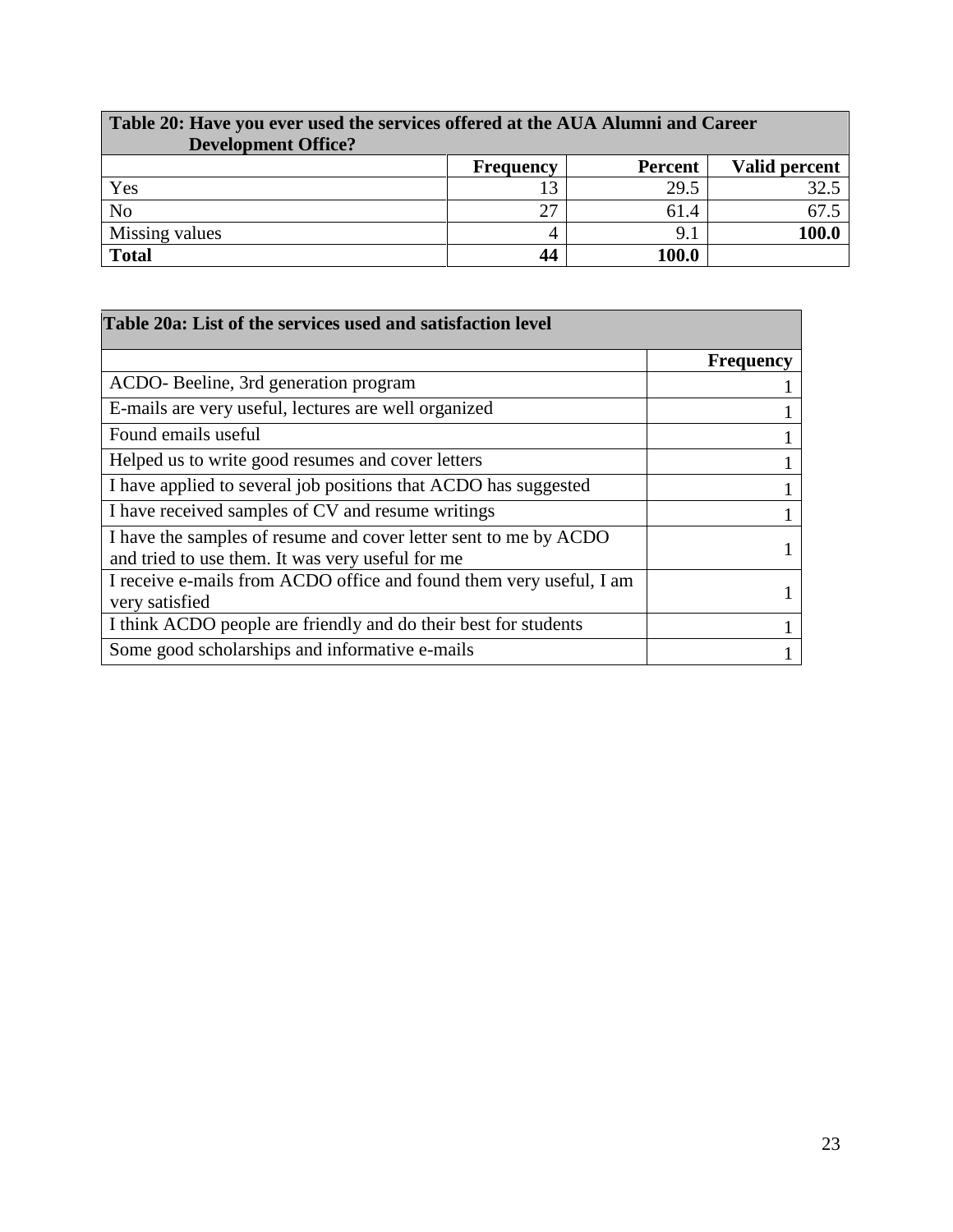## **CONTINUING PROFESSIONAL DEVELOPMENT**

| Table 21: Have you ever participated in AUA Extension Program courses? |                  |                |               |
|------------------------------------------------------------------------|------------------|----------------|---------------|
|                                                                        | <b>Frequency</b> | <b>Percent</b> | Valid percent |
| Yes                                                                    | 10               | 22.7           | 23.3          |
| N <sub>o</sub>                                                         | 33               | 75.0           | 76.7          |
| Missing values                                                         |                  | 2.3            | 100.0         |
| <b>Total</b>                                                           | 44               | 100.0          |               |

| Table 21a: Courses taken at AUA Extension    |                            |
|----------------------------------------------|----------------------------|
| Name of the course                           | <b>Number of responses</b> |
| English courses                              |                            |
| <b>TOEFL Preparation course</b>              |                            |
| Business communications, tourism translation |                            |
| Microsoft access                             |                            |
| Passage I                                    |                            |

| Table 22: Courses that AUA Extension can provide to support lifelong |                            |  |
|----------------------------------------------------------------------|----------------------------|--|
| learning needs                                                       |                            |  |
| Name of the course                                                   | <b>Number of responses</b> |  |
| AJAX                                                                 |                            |  |
| WEB development                                                      | $\overline{2}$             |  |
| <b>FLEX</b>                                                          |                            |  |
| <b>JQuery</b>                                                        |                            |  |
| Java certification program                                           |                            |  |
| <b>PHP</b>                                                           |                            |  |
| Programming courses                                                  |                            |  |
| Advanced database courses                                            |                            |  |
| Course in contemporary technologies                                  |                            |  |
| English pronunciation                                                |                            |  |
| Speaking courses and writing courses                                 |                            |  |
| Leadership                                                           |                            |  |
| Legal writing                                                        | $\mathfrak{D}$             |  |
| <b>TOEFL IBT</b>                                                     |                            |  |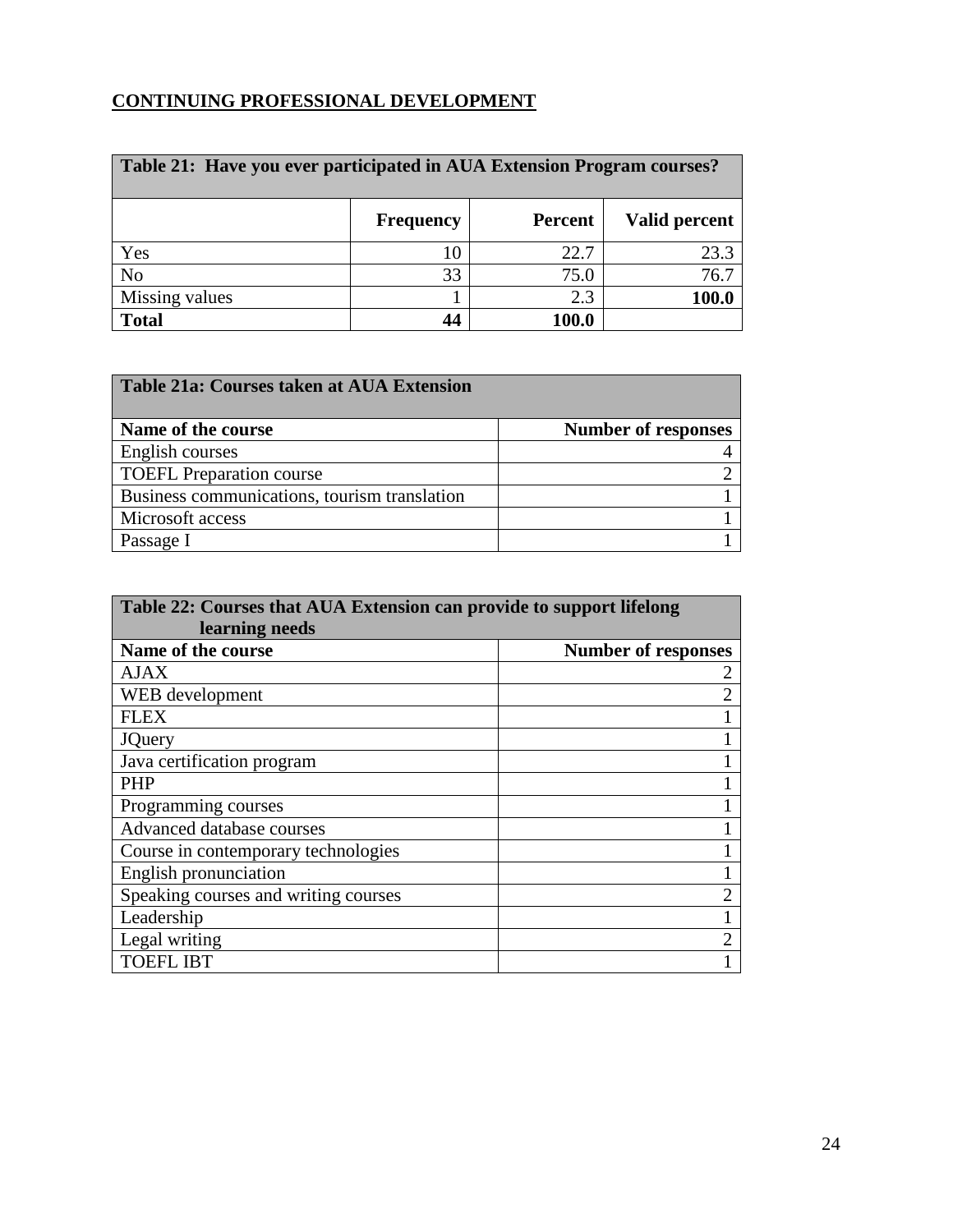### **ADDENDUM A**

## **2006, 2007, 2008, 2009, 2010 EXIT SURVEY DATA: COMPARATIVE TABLES**

| Table A: Student opinions about their graduate programs    |      |       |                                                                     |
|------------------------------------------------------------|------|-------|---------------------------------------------------------------------|
|                                                            | Year | Mean* | <b>Combined</b><br>Percentage<br><b>Strongly Agree</b><br>and Agree |
| The sequence of courses was appropriate.                   | 2006 | 2.31  | 73.6                                                                |
|                                                            | 2007 | 2.32  | 73.0                                                                |
|                                                            | 2008 | 2.21  | 71.3                                                                |
|                                                            | 2009 | 2.38  | 66.3                                                                |
|                                                            | 2010 | 2.23  | 72.7                                                                |
| Academic policies and procedures were communicated         | 2006 | 2.30  | 70.6                                                                |
| adequately.                                                | 2007 | 2.37  | 64.3                                                                |
|                                                            | 2008 | 2.11  | 73.8                                                                |
|                                                            | 2009 | 2.08  | 79.8                                                                |
|                                                            | 2010 | 2.18  | 75.0                                                                |
| Information about degree requirements was communicated     | 2006 | 2.13  | 74.8                                                                |
| adequately.                                                | 2007 | 2.12  | 79.7                                                                |
|                                                            | 2008 | 2.03  | 75.5                                                                |
|                                                            | 2009 | 2.02  | 83.5                                                                |
|                                                            | 2010 | 2.05  | 81.0                                                                |
| There was good communication between faculty and           | 2006 | 2.17  | 70.9                                                                |
| students regarding student needs, concerns, and            | 2007 | 2.33  | 63.6                                                                |
| suggestions.                                               | 2008 | 2.04  | 76.9                                                                |
|                                                            | 2009 | 1.92  | 80.8                                                                |
|                                                            | 2010 | 2.02  | 75.0                                                                |
| Interactions among students and faculty were characterized | 2006 | 1.83  | 88.0                                                                |
| by mutual respect.                                         | 2007 | 2.01  | 79.1                                                                |
|                                                            | 2008 | 1.71  | 91.7                                                                |
|                                                            | 2009 | 1.66  | 91.9                                                                |
|                                                            | 2010 | 1.84  | 88.6                                                                |
| On the whole, faculty members were well qualified to teach | 2006 | 2.17  | 69.7                                                                |
| their courses.                                             | 2007 | 2.36  | 63.8                                                                |
|                                                            | 2008 | 2.18  | 72.0                                                                |
|                                                            | 2009 | 2.15  | 74.0                                                                |
|                                                            | 2010 | 2.23  | 67.4                                                                |
| There were many opportunities outside the classroom for    | 2006 | 2.44  | 57.7                                                                |
| interaction between students and faculty.                  | 2007 | 2.30  | 63.6                                                                |
|                                                            | 2008 | 1.97  | 77.8                                                                |
|                                                            | 2009 | 2.03  | 77.6                                                                |
|                                                            | 2010 | 2.30  | 61.4                                                                |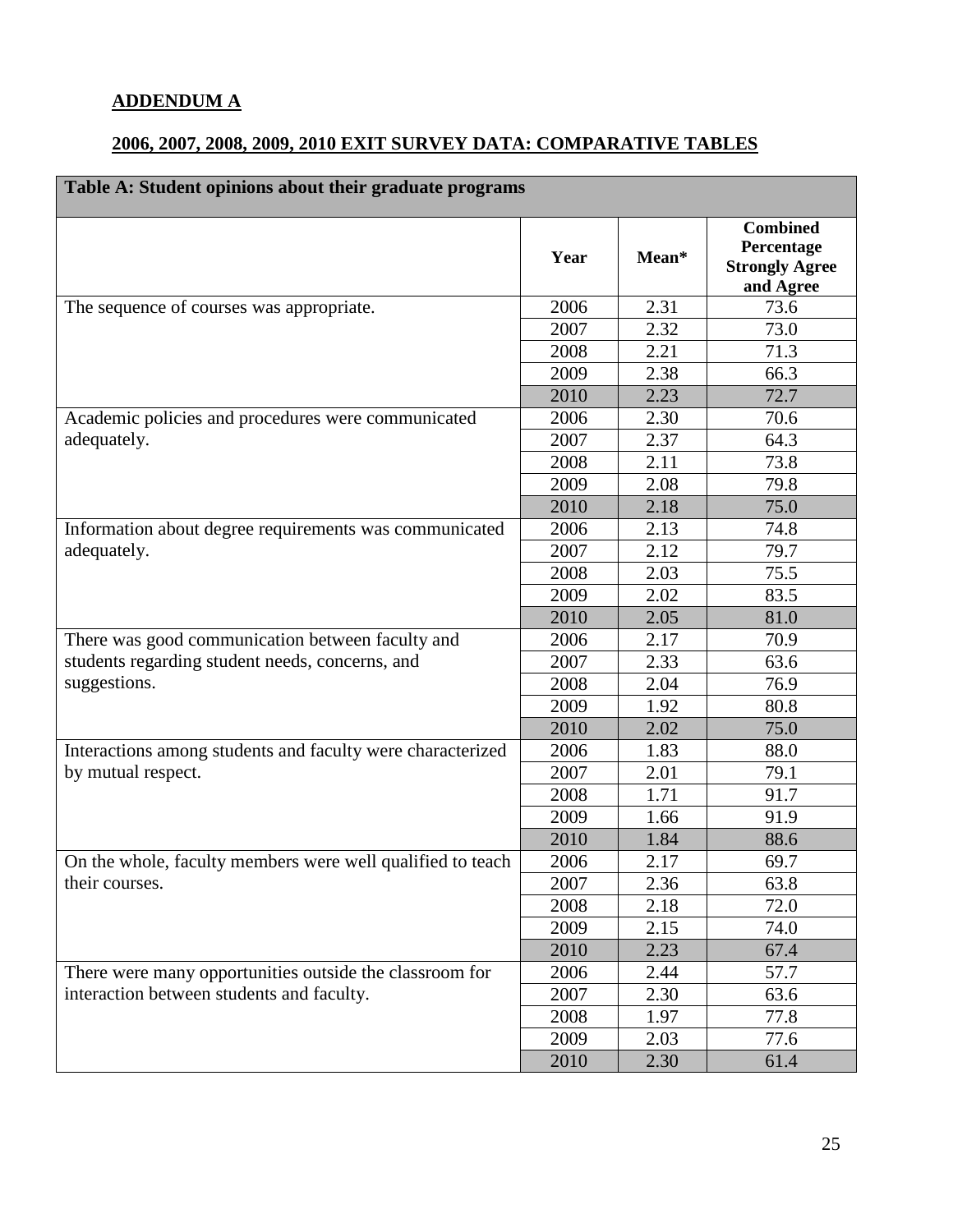| In general, faculty members prepared carefully for    | 2006 | 2.06 | 78.7 |
|-------------------------------------------------------|------|------|------|
| their courses                                         | 2007 | 2.18 | 75.2 |
|                                                       | 2008 | 1.91 | 85.2 |
|                                                       | 2009 | 2.03 | 77.8 |
|                                                       | 2010 | 2.09 | 72.1 |
| Overall, faculty in my department were interested in  | 2006 | 2.25 | 68.2 |
| the professional development of students.             | 2007 | 2.09 | 72.9 |
|                                                       | 2008 | 1.87 | 83.3 |
|                                                       | 2009 | 1.92 | 79.8 |
|                                                       | 2010 | 1.93 | 79.5 |
| In general, the courses I took were well taught.      | 2006 | 2.20 | 72.7 |
|                                                       | 2007 | 2.24 | 73.6 |
|                                                       | 2008 | 2.09 | 76.9 |
|                                                       | 2009 | 2.10 | 75.8 |
|                                                       | 2010 | 2.07 | 75.0 |
| The courses I took were valuable for my future        | 2006 | 1.97 | 78.2 |
| career.                                               | 2007 | 2.02 | 79.1 |
|                                                       | 2008 | 1.95 | 83.3 |
|                                                       | 2009 | 1.86 | 87.8 |
|                                                       | 2010 | 1.91 | 77.3 |
| My program was intellectually challenging and         | 2006 | 1.90 | 85.5 |
| stimulating.                                          | 2007 | 1.99 | 79.8 |
|                                                       | 2008 | 1.97 | 82.4 |
|                                                       | 2009 | 1.88 | 85.7 |
|                                                       | 2010 | 1.95 | 86.4 |
| My graduate school experiences were relevant to my    | 2006 | 2.05 | 76.6 |
| career goals.                                         | 2007 | 2.00 | 73.4 |
|                                                       | 2008 | 2.00 | 81.3 |
|                                                       | 2009 | 1.88 | 85.7 |
|                                                       | 2010 | 2.02 | 81.8 |
| I would recommend my graduate program to              | 2006 | 2.01 | 77.3 |
| prospective students.                                 | 2007 | 2.07 | 76.0 |
|                                                       | 2008 | 1.84 | 84.1 |
|                                                       | 2009 | 1.83 | 83.8 |
|                                                       | 2010 | 1.93 | 77.3 |
| If I had the opportunity to make the choice again, I  | 2006 | 2.33 | 62.7 |
| would enroll in this program again.                   | 2007 | 2.47 | 55.0 |
|                                                       | 2008 | 2.15 | 69.4 |
|                                                       | 2009 | 2.07 | 73.7 |
|                                                       | 2010 | 2.30 | 65.1 |
| I believe that my program provided me with the skills | 2006 | 1.94 | 84.5 |
| needed in my field.                                   | 2007 | 2.05 | 79.1 |
|                                                       | 2008 | 1.96 | 79.4 |
|                                                       | 2009 | 1.77 | 89.9 |
|                                                       | 2010 | 1.95 | 79.5 |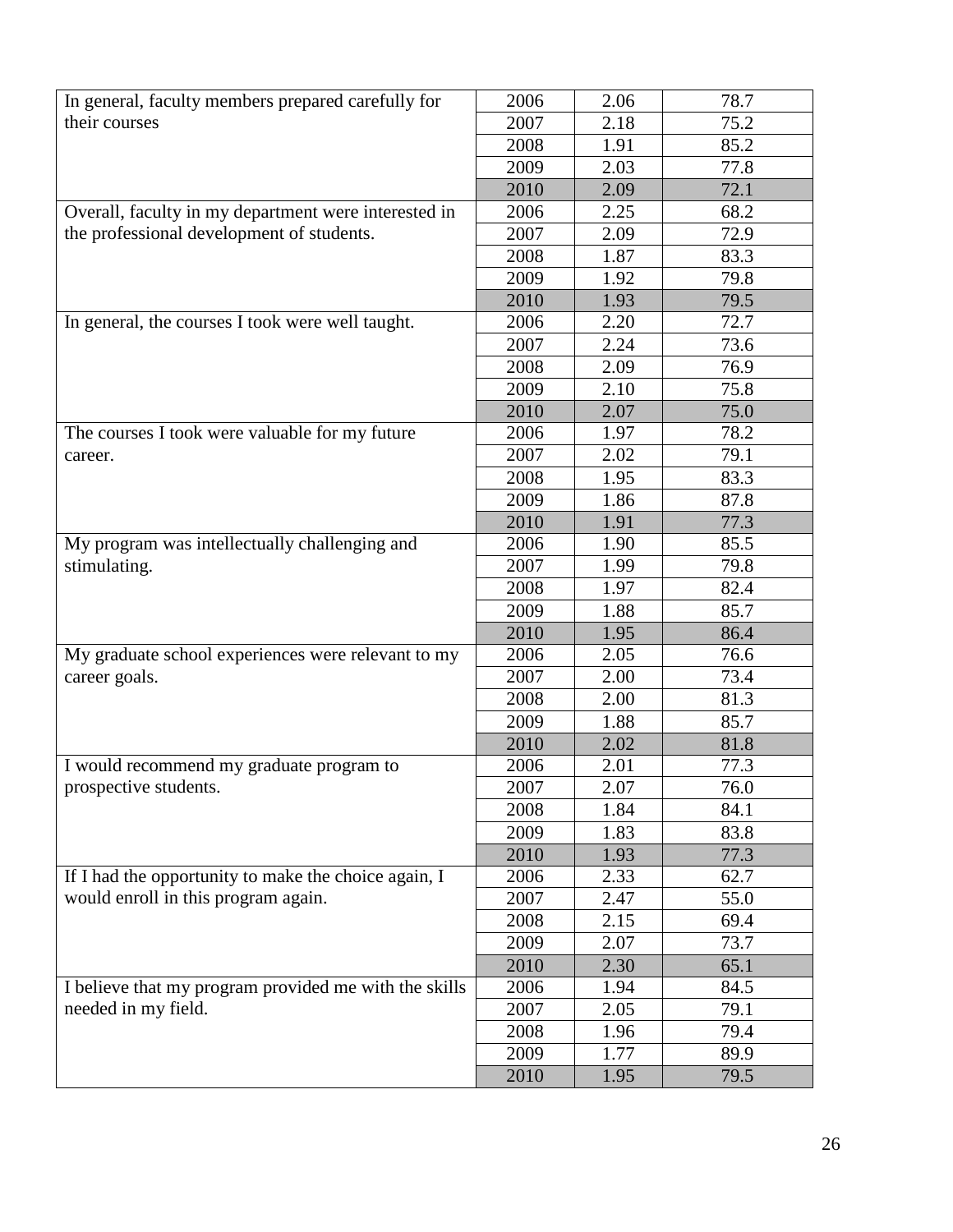| I believe that the AUA grading system is fair.                        | 2006 | 2.48 | 59.5 |
|-----------------------------------------------------------------------|------|------|------|
|                                                                       | 2007 | 2.55 | 55.5 |
|                                                                       | 2008 | 1.96 | 79.4 |
|                                                                       | 2009 | 1.94 | 79.6 |
|                                                                       | 2010 | 2.41 | 65.9 |
| $(1=strongly agree and 5=strongly disagree; missing values excluded)$ |      |      |      |

|      |                                                                        | Table B: Overall and in general, how would you rate your experience in your program? |
|------|------------------------------------------------------------------------|--------------------------------------------------------------------------------------|
| Year | Mean*                                                                  | <b>Combined Percentage Excellent</b><br>and Very Good                                |
| 2006 | 2.13                                                                   | 71.2                                                                                 |
| 2007 | 2.21                                                                   | 64.3                                                                                 |
| 2008 | 1.93                                                                   | 83.0                                                                                 |
| 2009 | 2.00                                                                   | 81.0                                                                                 |
| 2010 | 2.19                                                                   | 69.8                                                                                 |
|      | $(1 = \text{excellent}$ and 4 unsatisfactory; missing values excluded) |                                                                                      |

| Table C: Which of the following WAS emphasized in your program?<br>(Multiple responses permitted) |      |                  |                                           |
|---------------------------------------------------------------------------------------------------|------|------------------|-------------------------------------------|
|                                                                                                   | Year | <b>Frequency</b> | <b>Percent of</b><br>total<br>respondents |
| Connections between ideas and practices                                                           | 2006 | 64               | 57.7                                      |
|                                                                                                   | 2007 | 75               | 58.1                                      |
|                                                                                                   | 2008 | 74               | 68.5                                      |
|                                                                                                   | 2009 | 69               | 69.0                                      |
|                                                                                                   | 2010 | 25               | 58.1                                      |
| Theoretical knowledge                                                                             | 2006 | 77               | 69.4                                      |
|                                                                                                   | 2007 | 85               | 69.9                                      |
|                                                                                                   | 2008 | 72               | 66.7                                      |
|                                                                                                   | 2009 | 60               | 60.0                                      |
|                                                                                                   | 2010 | 29               | 67.4                                      |
| Problem solving                                                                                   | 2006 | 78               | 70.3                                      |
|                                                                                                   | 2007 | 95               | 73.6                                      |
|                                                                                                   | 2008 | 88               | 81.5                                      |
|                                                                                                   | 2009 | 68               | 68.0                                      |
|                                                                                                   | 2010 | 28               | 65.1                                      |
| Research                                                                                          | 2006 | 76               | 68.5                                      |
|                                                                                                   | 2007 | 82               | 63.6                                      |
|                                                                                                   | 2008 | 69               | 63.9                                      |
|                                                                                                   | 2009 | 58               | 58.0                                      |
|                                                                                                   | 2010 | 28               | 65.1                                      |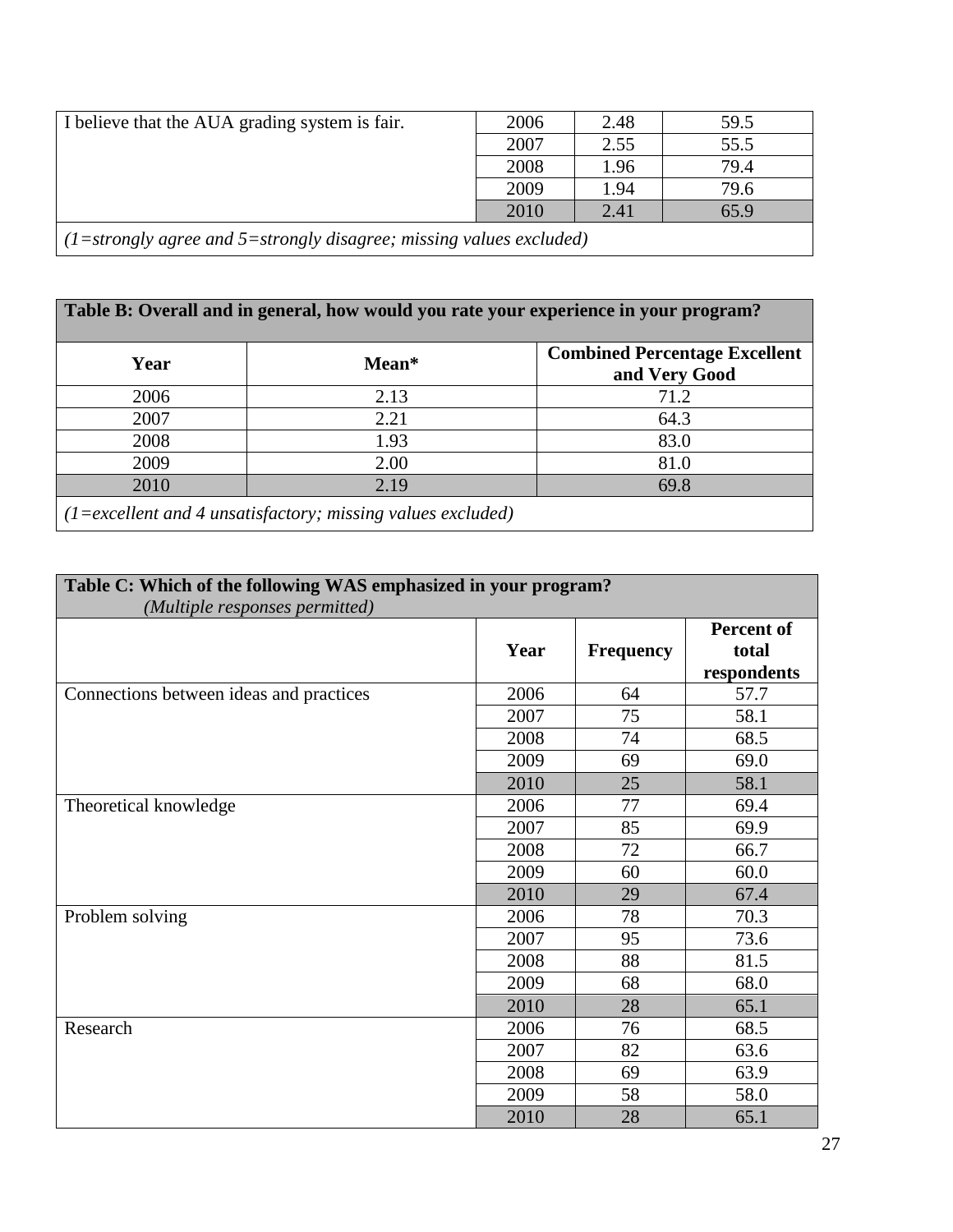| <b>Applied Research</b> | 2006 | 37 | 33.3 |
|-------------------------|------|----|------|
|                         | 2007 | 49 | 37.9 |
|                         | 2008 | 32 | 29.6 |
|                         | 2009 | 26 | 26.0 |
|                         | 2010 |    | 23.3 |

| Table D: Which of the following SHOULD BE more emphasized in your program?<br>(Multiple responses permitted) |      |                  |                                           |
|--------------------------------------------------------------------------------------------------------------|------|------------------|-------------------------------------------|
|                                                                                                              | Year | <b>Frequency</b> | <b>Percent of</b><br>total<br>respondents |
| Connections between ideas and practices                                                                      | 2006 | 70               | 63.1                                      |
|                                                                                                              | 2007 | 80               | 62.1                                      |
|                                                                                                              | 2008 | 59               | 54.6                                      |
|                                                                                                              | 2009 | 51               | 51.0                                      |
|                                                                                                              | 2010 | 22               | 52.4                                      |
| Theoretical knowledge                                                                                        | 2006 | 27               | 56.8                                      |
|                                                                                                              | 2007 | 21               | 18.3                                      |
|                                                                                                              | 2008 | 17               | 15.7                                      |
|                                                                                                              | 2009 | 25               | 25.0                                      |
|                                                                                                              | 2010 | 10               | 23.8                                      |
| Problem solving                                                                                              | 2006 | 57               | 51.4                                      |
|                                                                                                              | 2007 | 70               | 54.3                                      |
|                                                                                                              | 2008 | 49               | 45.4                                      |
|                                                                                                              | 2009 | 48               | 48.0                                      |
|                                                                                                              | 2010 | 23               | 54.8                                      |
| Research                                                                                                     | 2006 | 37               | 33.3                                      |
|                                                                                                              | 2007 | 40               | 31.0                                      |
|                                                                                                              | 2008 | 44               | 40.7                                      |
|                                                                                                              | 2009 | 37               | 37.0                                      |
|                                                                                                              | 2010 | 12               | 28.6                                      |
| <b>Applied Research</b>                                                                                      | 2006 | 58               | 52.3                                      |
|                                                                                                              | 2007 | 62               | 48.9                                      |
|                                                                                                              | 2008 | 57               | 52.8                                      |
|                                                                                                              | 2009 | 40               | 40.0                                      |
|                                                                                                              | 2010 | 14               | 33.3                                      |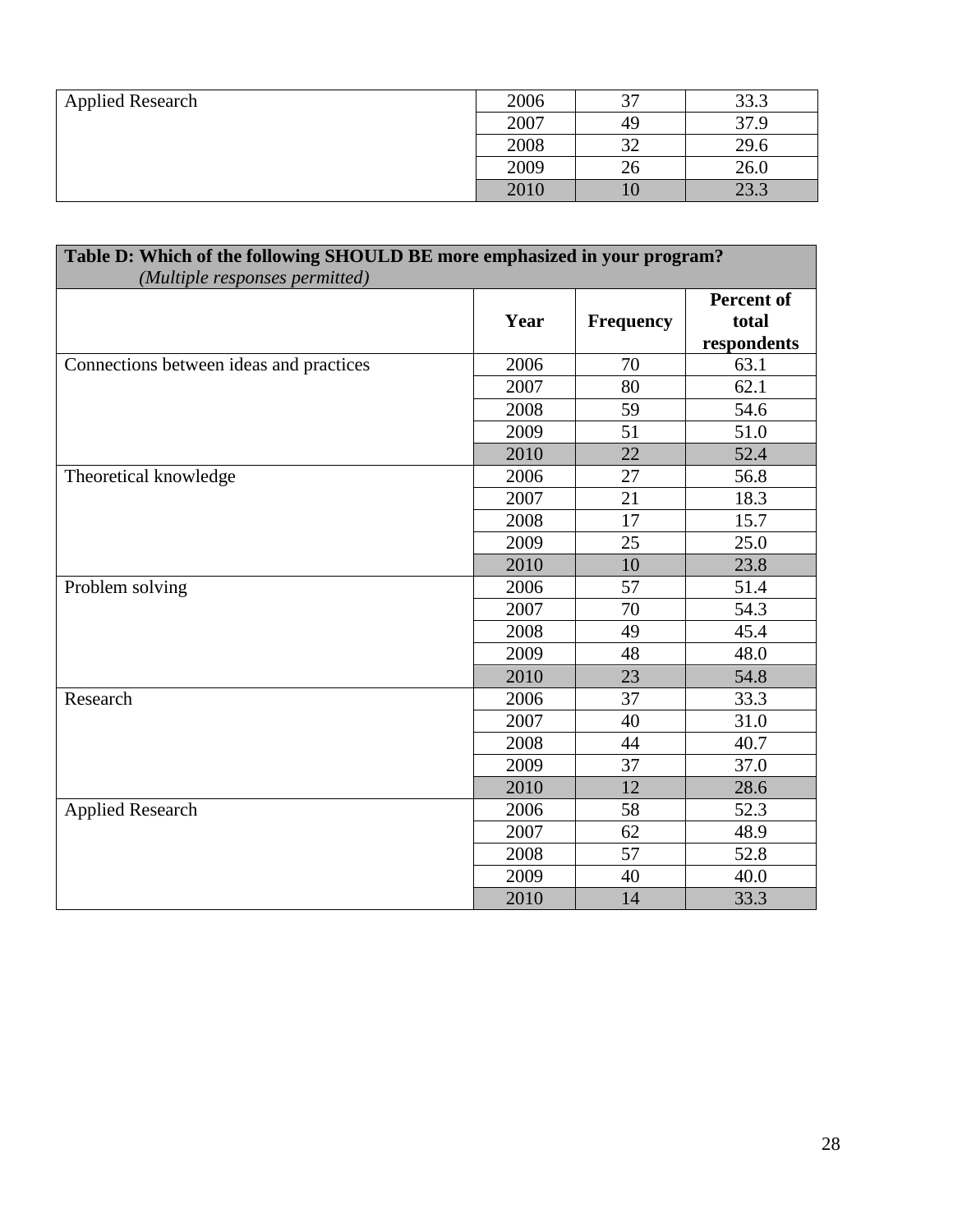|                                                                | Year | Mean* |
|----------------------------------------------------------------|------|-------|
| Memorizing facts and ideas from lectures and readings          | 2006 | 4.26  |
|                                                                | 2007 | 4.48  |
|                                                                | 2008 | 4.42  |
|                                                                | 2009 | 4.19  |
|                                                                | 2010 | 4.64  |
| Analyzing cases or situations in-depth                         | 2006 | 5.42  |
|                                                                | 2007 | 5.45  |
|                                                                | 2008 | 5.75  |
|                                                                | 2009 | 5.39  |
|                                                                | 2010 | 5.33  |
| Synthesizing ideas and/or information into new more complex    | 2006 | 4.72  |
| interpretations and relationships                              | 2007 | 5.14  |
|                                                                | 2008 | 5.30  |
|                                                                | 2009 | 5.00  |
|                                                                | 2010 | 5.14  |
| Making judgments about the value of information, arguments, or | 2006 | 5.24  |
| methods                                                        | 2007 | 5.14  |
|                                                                | 2008 | 5.65  |
|                                                                | 2009 | 5.17  |
|                                                                | 2010 | 5.53  |
| Applying theories or concepts to practical problems/situations | 2006 | 5.34  |
|                                                                | 2007 | 5.33  |
|                                                                | 2008 | 5.51  |
|                                                                | 2009 | 5.47  |
|                                                                | 2010 | 5.60  |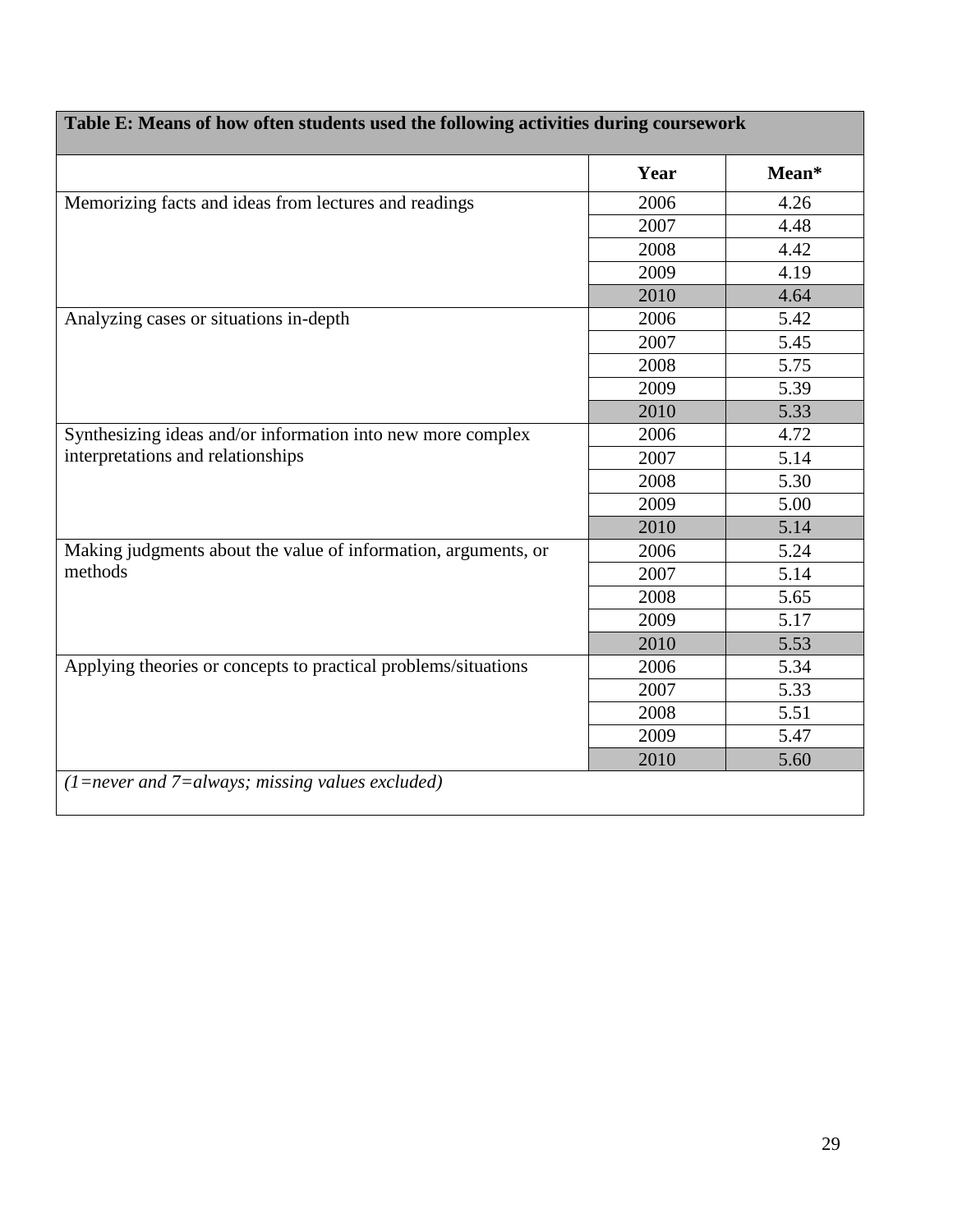| Table F: Satisfaction with Support in the Degree Program                                 |      |       |                                                                             |  |
|------------------------------------------------------------------------------------------|------|-------|-----------------------------------------------------------------------------|--|
|                                                                                          | Year | Mean* | <b>Combined Percentage</b><br><b>Very Satisfied and</b><br><b>Satisfied</b> |  |
|                                                                                          | 2006 | 2.12  | 72.1                                                                        |  |
| Student advising (e.g., guidance on academic<br>requirements, thesis/essay)              | 2007 | 2.14  | 76.6                                                                        |  |
|                                                                                          | 2008 | 1.88  | 89.4                                                                        |  |
|                                                                                          | 2009 | 1.88  | 88.8                                                                        |  |
|                                                                                          | 2010 | 2.23  | 72.7                                                                        |  |
|                                                                                          | 2006 | 2.77  | 50.5                                                                        |  |
|                                                                                          | 2007 | 2.56  | 55.6                                                                        |  |
| Adequacy of support for research (e.g.,<br>research facilities such as labs and centers) | 2008 | 2.08  | 75.0                                                                        |  |
|                                                                                          | 2009 | 2.08  | 75.8                                                                        |  |
|                                                                                          | 2010 | 2.11  | 77.3                                                                        |  |
|                                                                                          | 2006 | 2.72  | 46.8                                                                        |  |
|                                                                                          | 2007 | 2.60  | 53.2                                                                        |  |
| Opportunity for research experience or                                                   | 2008 | 2.24  | 65.0                                                                        |  |
| practical skills application                                                             | 2009 | 2.50  | 52.1                                                                        |  |
|                                                                                          | 2010 | 2.20  | 68.2                                                                        |  |
|                                                                                          | 2006 | 2.41  | 58.7                                                                        |  |
|                                                                                          | 2007 | 2.58  | 55.2                                                                        |  |
| Communications about academic policies and<br>procedures                                 | 2008 | 2.27  | 64.7                                                                        |  |
|                                                                                          | 2009 | 2.23  | 63.4                                                                        |  |
|                                                                                          | 2010 | 2.12  | 79.1                                                                        |  |
|                                                                                          | 2006 | 2.29  | 68.5                                                                        |  |
|                                                                                          | 2007 | 2.32  | 68.3                                                                        |  |
| Opportunities for formal student evaluations<br>of instruction                           | 2008 | 2.04  | 79.4                                                                        |  |
|                                                                                          | 2009 | 2.06  | 78.7                                                                        |  |
|                                                                                          | 2010 | 2.23  | 72.1                                                                        |  |
|                                                                                          | 2006 | 2.05  | 79.1                                                                        |  |
| Support of staff in the degree program                                                   | 2007 | 2.03  | 80.0                                                                        |  |
|                                                                                          | 2008 | 1.84  | 90.3                                                                        |  |
|                                                                                          | 2009 | 1.82  | 90.4                                                                        |  |
|                                                                                          | 2010 | 1.89  | 86.4                                                                        |  |
| $(1=very satisfied and 5=very unsatisfied; missing values excluded)$                     |      |       |                                                                             |  |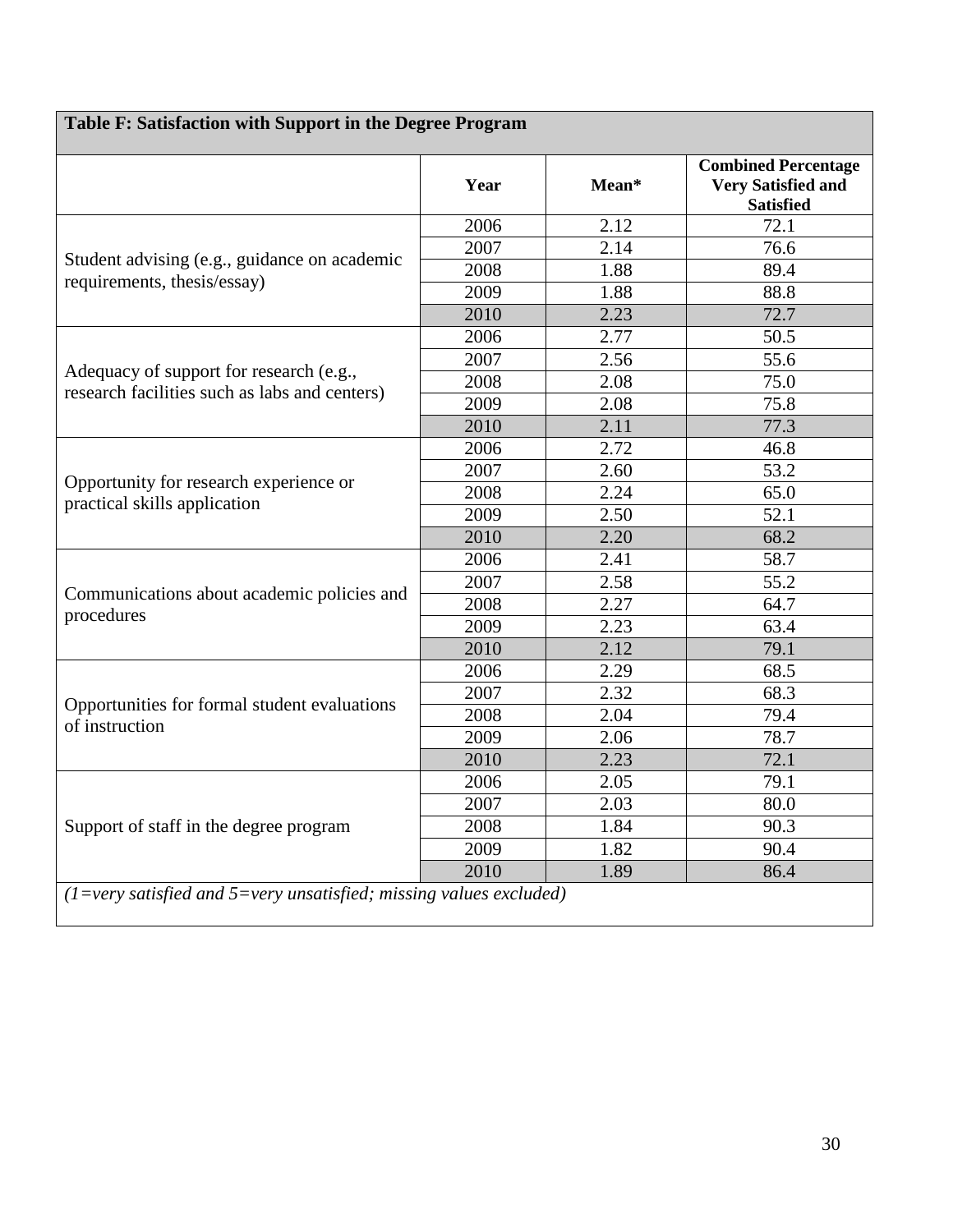| <b>Table G: Satisfaction with University Services</b>                     |      |       |                                                                             |  |
|---------------------------------------------------------------------------|------|-------|-----------------------------------------------------------------------------|--|
|                                                                           | Year | Mean* | <b>Combined Percentage</b><br><b>Very Satisfied and</b><br><b>Satisfied</b> |  |
|                                                                           | 2006 | 2.23  | 71.2                                                                        |  |
|                                                                           | 2007 | 2.25  | 73.0                                                                        |  |
| Classroom facilities and equipment                                        | 2008 | 2.28  | 68.6                                                                        |  |
|                                                                           | 2009 | 1.60  | 94.9                                                                        |  |
|                                                                           | 2010 | 1.39  | 100.0                                                                       |  |
|                                                                           | 2006 | 2.93  | 44.1                                                                        |  |
|                                                                           | 2007 | 2.72  | 52.8                                                                        |  |
| Computer resources                                                        | 2008 | 2.12  | 79.8                                                                        |  |
|                                                                           | 2009 | 1.98  | 77.8                                                                        |  |
|                                                                           | 2010 | 2.16  | 68.2                                                                        |  |
|                                                                           | 2006 | 2.63  | 53.6                                                                        |  |
|                                                                           | 2007 | 2.22  | 74.0                                                                        |  |
| Library resources in your field of study                                  | 2008 | 1.94  | 82.7                                                                        |  |
|                                                                           | 2009 | 1.83  | 88.9                                                                        |  |
|                                                                           | 2010 | 1.91  | 83.7                                                                        |  |
|                                                                           | 2006 | 2.18  | 68.5                                                                        |  |
|                                                                           | 2007 | 2.15  | 74.0                                                                        |  |
| Services provided by Room 19 – Student                                    | 2008 | 2.05  | 79.0                                                                        |  |
| <b>Academic Affairs</b>                                                   | 2009 | 2.09  | 73.7                                                                        |  |
|                                                                           | 2010 | 1.67  | 93.0                                                                        |  |
|                                                                           | 2006 | 2.40  | 57.3                                                                        |  |
|                                                                           | 2007 | 2.20  | 65.1                                                                        |  |
| Financial aid services – scholarships, loans,                             | 2008 | 1.95  | 72.8                                                                        |  |
| work study                                                                | 2009 | 2.00  | 70.4                                                                        |  |
|                                                                           | 2010 | 2.28  | 60.0                                                                        |  |
|                                                                           | 2006 | 2.87  | 37.6                                                                        |  |
| Career advising and planning                                              | 2007 | 2.69  | 43.7                                                                        |  |
| (replaced in 2009 with separate measures, see<br>Table 16 in this report) | 2008 | 2.50  | 49.5                                                                        |  |
|                                                                           | 2009 |       |                                                                             |  |
|                                                                           | 2006 | 2.79  | 48.6                                                                        |  |
|                                                                           | 2007 | 2.81  | 38.1                                                                        |  |
| Food services                                                             | 2008 | 2.43  | 60.6                                                                        |  |
|                                                                           | 2009 | 2.00  | 54.1                                                                        |  |
|                                                                           | 2010 | 2.62  | 50.0                                                                        |  |
|                                                                           | 2006 | 2.50  | 50.5                                                                        |  |
|                                                                           | 2007 | 2.52  | 53.2                                                                        |  |
| Advising for students on policies and rights                              | 2008 | 2.36  | 61.0                                                                        |  |
| and responsibilities                                                      | 2009 | 2.20  | 67.7                                                                        |  |
|                                                                           | 2010 | 2.31  | 64.3                                                                        |  |
|                                                                           |      |       |                                                                             |  |

*(1=very satisfied and 5=very unsatisfied; missing values excluded)*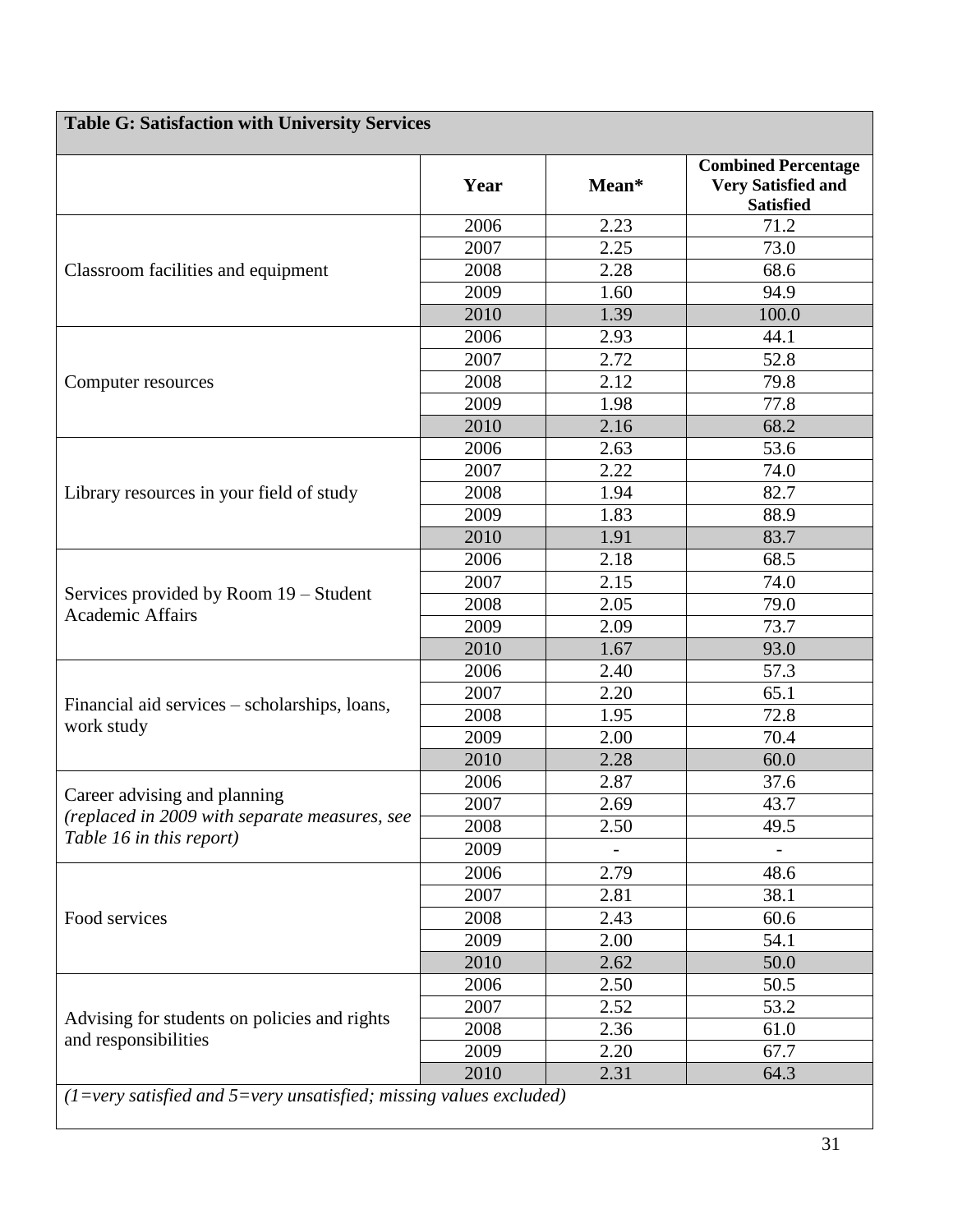| Table H: Means of how much graduate education at AUA contributed to<br>development in the following areas: |      |       |  |
|------------------------------------------------------------------------------------------------------------|------|-------|--|
|                                                                                                            | Year | Mean* |  |
|                                                                                                            | 2006 | 5.82  |  |
| Writing skills                                                                                             | 2007 | 5.62  |  |
|                                                                                                            | 2008 | 5.84  |  |
|                                                                                                            | 2009 | 5.53  |  |
|                                                                                                            | 2010 | 5.66  |  |
| Ability to critically analyze ideas and information                                                        | 2006 | 5.77  |  |
|                                                                                                            | 2007 | 5.78  |  |
|                                                                                                            | 2008 | 6.07  |  |
|                                                                                                            | 2009 | 5.67  |  |
|                                                                                                            | 2010 | 5.70  |  |
|                                                                                                            | 2006 | 5.62  |  |
|                                                                                                            | 2007 | 5.66  |  |
| Ability to plan and carry out projects independently                                                       | 2008 | 6.17  |  |
|                                                                                                            | 2009 | 5.86  |  |
|                                                                                                            | 2010 | 5.59  |  |
|                                                                                                            | 2006 | 5.60  |  |
|                                                                                                            | 2007 | 5.65  |  |
| Ability to solve analytical problems                                                                       | 2008 | 6.09  |  |
|                                                                                                            | 2009 | 5.59  |  |
|                                                                                                            | 2010 | 5.53  |  |
|                                                                                                            | 2006 | 5.44  |  |
|                                                                                                            | 2007 | 5.50  |  |
| Ability to function as part of a team                                                                      | 2008 | 6.11  |  |
|                                                                                                            | 2009 | 6.11  |  |
|                                                                                                            | 2010 | 5.41  |  |
|                                                                                                            | 2006 | 5.39  |  |
|                                                                                                            | 2007 | 5.55  |  |
| Presenting papers at conferences/seminars                                                                  | 2008 | 6.16  |  |
|                                                                                                            | 2009 | 5.92  |  |
|                                                                                                            | 2010 | 5.16  |  |
|                                                                                                            | 2006 | 5.34  |  |
|                                                                                                            | 2007 | 5.17  |  |
| Speaking skills                                                                                            | 2008 | 5.72  |  |
|                                                                                                            | 2009 | 5.41  |  |
|                                                                                                            | 2010 | 5.77  |  |
|                                                                                                            | 2006 | 5.31  |  |
|                                                                                                            | 2007 | 5.36  |  |
| Applying scientific methods of inquiry                                                                     | 2008 | 5.63  |  |
|                                                                                                            | 2009 | 5.31  |  |
|                                                                                                            | 2010 | 5.28  |  |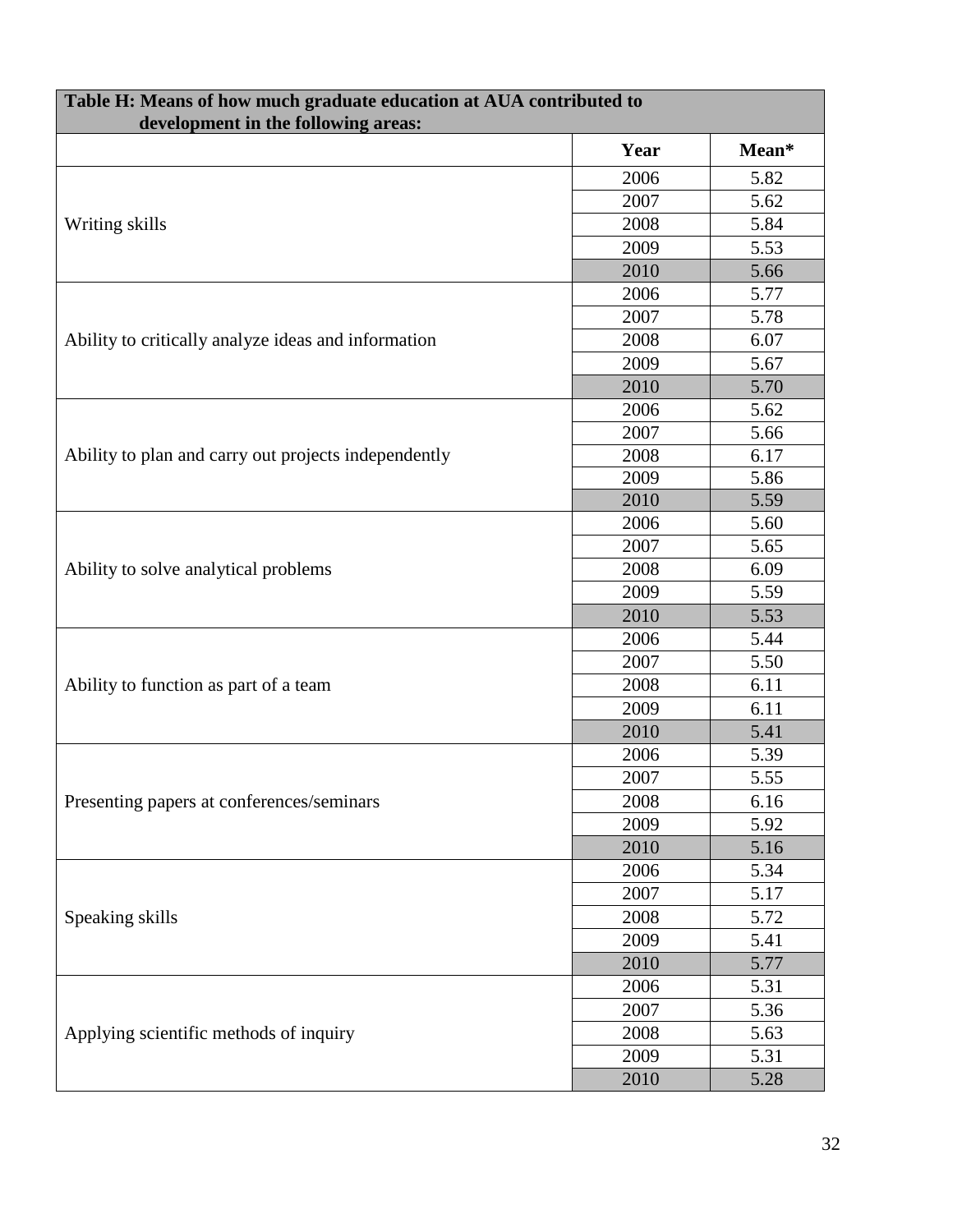| Computer skills                                                                        | 2006 | 5.05 |  |
|----------------------------------------------------------------------------------------|------|------|--|
|                                                                                        | 2007 | 5.32 |  |
|                                                                                        | 2008 | 5.10 |  |
|                                                                                        |      |      |  |
|                                                                                        | 2009 | 5.01 |  |
|                                                                                        | 2010 | 4.44 |  |
| Ability to lead and guide others                                                       | 2006 | 4.97 |  |
|                                                                                        | 2007 | 5.19 |  |
|                                                                                        | 2008 | 5.63 |  |
|                                                                                        | 2009 | 5.41 |  |
|                                                                                        | 2010 | 4.88 |  |
|                                                                                        | 2006 | 4.28 |  |
|                                                                                        | 2007 | 4.73 |  |
| Network with others in the field                                                       | 2008 | 5.32 |  |
|                                                                                        | 2009 | 5.29 |  |
|                                                                                        | 2010 | 4.76 |  |
| Submitting papers for publication                                                      | 2006 | 4.05 |  |
|                                                                                        | 2007 | 4.43 |  |
|                                                                                        | 2008 | 4.77 |  |
|                                                                                        | 2009 | 4.64 |  |
|                                                                                        | 2010 | 4.07 |  |
| $(1=no$ contribution and 7=very significant contribution; missing values are excluded) |      |      |  |

 $\mathsf{l}$